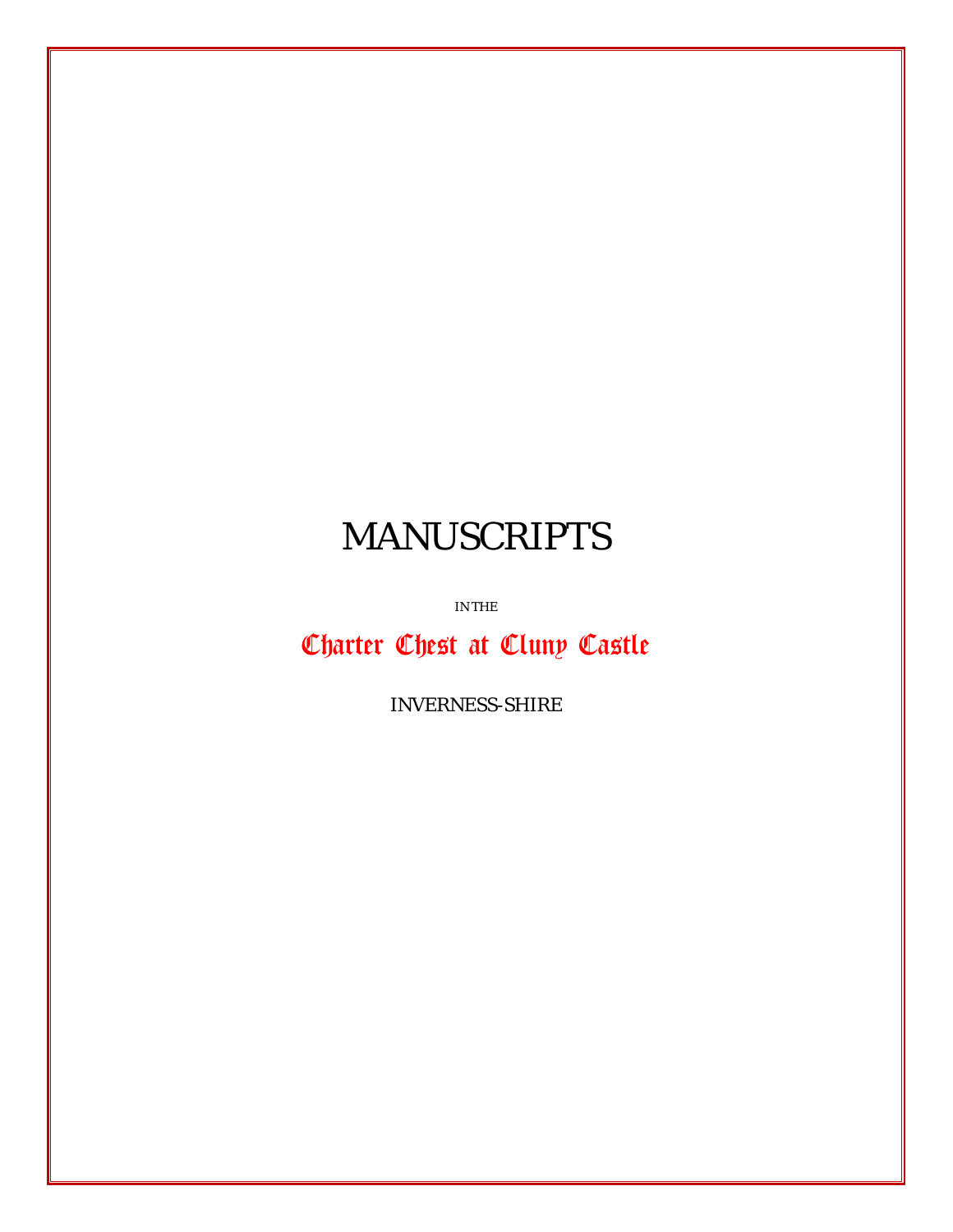## MANUSCRIPTS

IN THE

## Charter Chest at Cluny Castle

*INVERNESS-SHIRE*

RELATING TO THE CLAN CHATTAN

AND THE CLUNY OF 1745.



EDINBURGH PRIVATELY PRINTED MDCCCLXXIX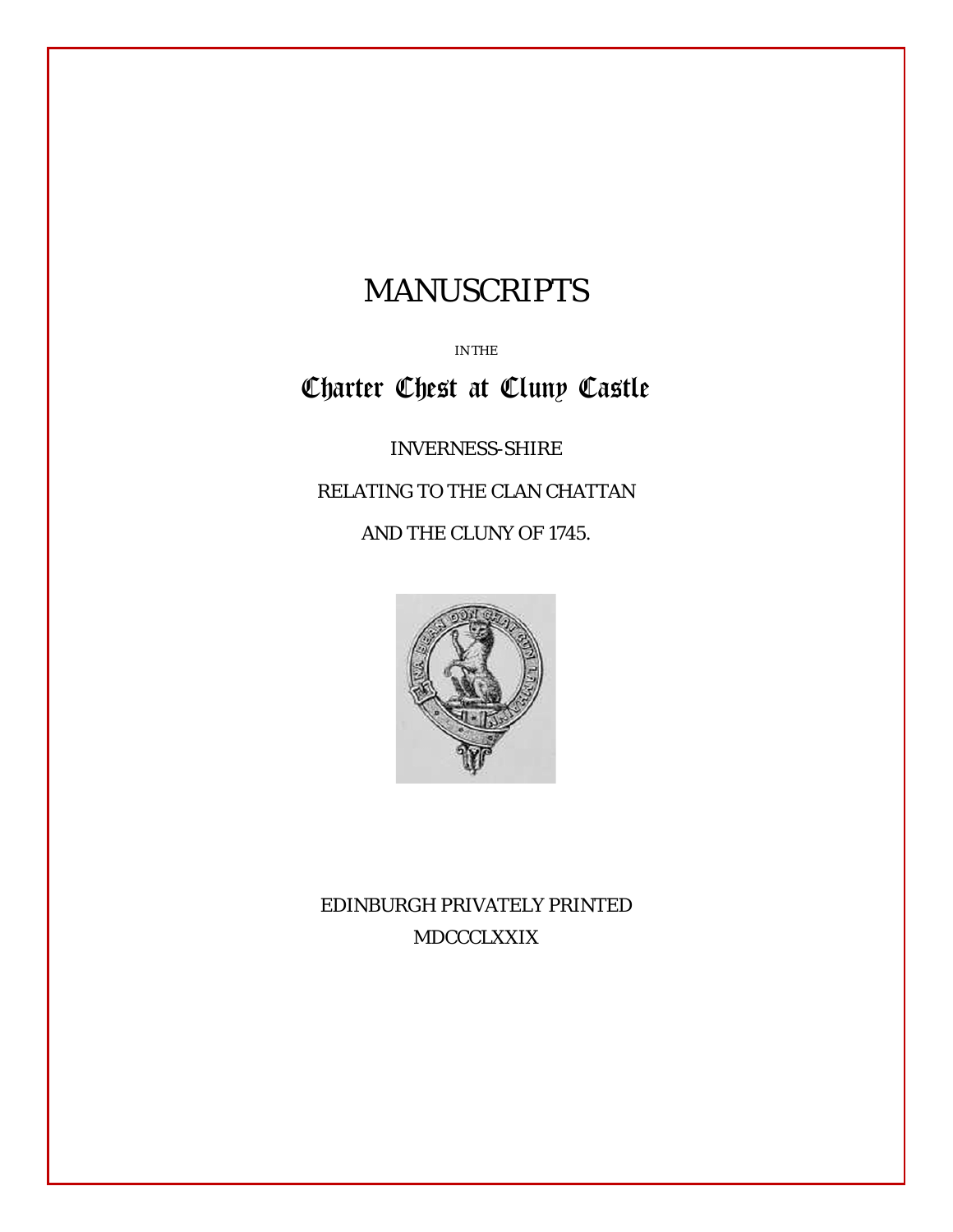THE Manuscripts of the following Documents are in the possession of CLUNY MacPherson at Cluny Castle. They appear all to have been written in France, probably about 1760, but the writer's name is not known. The first two Documents are narratives relating to the Cluny Family, and of what the Chief of 1745 did and suffered for Prince Charles Edward. The third Document (page 47) appears to be a Petition to the King of France for the royal bounty on behalf of Cluny.

> CLUNY CASTLE, *October 1879.*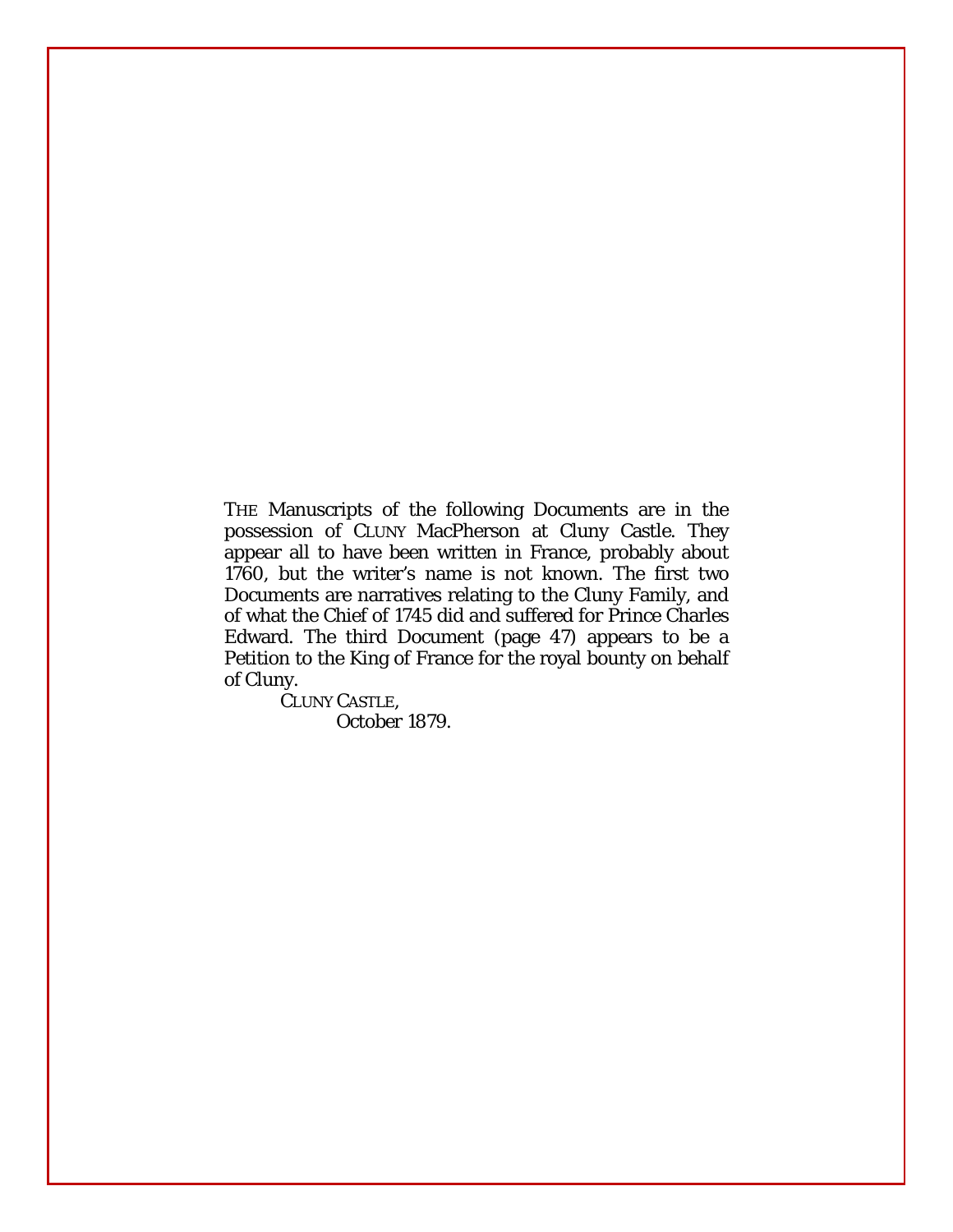

## The Publisher's Preface.

**TAVING** often heard of the Scots Highlanders as a **HAVING** often heard of the Scots Highlanders as a people remarkablie brave, and singular in their way; that I read also in our histories of France, and in most of the histories of Europe, that the Scots were always esteemed brave, and that no longer than ten years agoe a handful of them performed actions which surprised Europe, I acknowledge I have long had a great desire to learn something more particular concerning these Highlanders, who had not only drawn on themselves the observation of the world, but had likeways raised the apprehensions of the Brittish Government so far as to oblige them to make several Acts of Parliament expressly with intention to disarm them, and afterwards several other Acts in order to change their dress and their customs. But my curiosity in that respect was never in any degree satisfyed untill I happened to become acquainted with the Sieur Macpherson, Seigneur de Cluny, chieff of one of their tribs, who, in many different conversations, informed me that they inhabite the large tract of mountains in the north of Scotland which run from the west to the east seas, which surround the island, and like-ways inhabite the small islands which ly on the west and north of Scotland, which, in all, may be computed about a third part of the extent of that kingdom. That their language,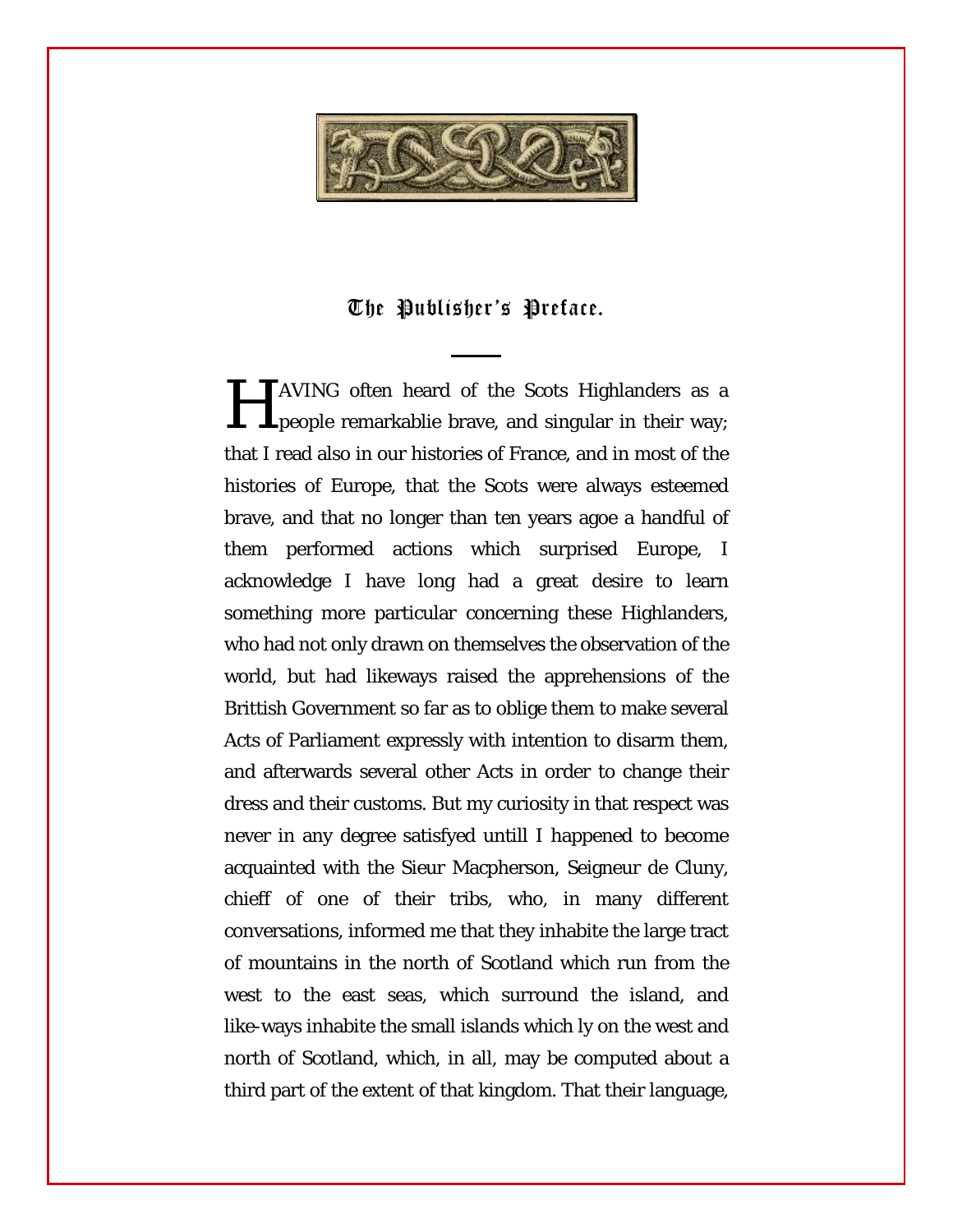which has always been termed Gaulick, and which has no other name amongst them to this day, was once the language of the whole kingdom, untill the course of time, and the immediate connections many of the Scots in low countries with England, by degrees introduced the English language into the lower parts of the kingdom. They have a tradition among them that their origine was from Sihithia. Sir William Temple, a very distinct English writer, who was embassador from King Charles the Second to the States Generall, is of that oppinion, and says that an island in the north of Scotland, wher they first landed from Schithia, took thence the name of Schitland, which it retains to this day; and that wher they advanced further and took possession of the larger continent, it, for distinction, and by an easie transition, got the name of Scotland. Chevalier Temple's oppinion is further supported by an observation that patrenimicks were from the beginning in use amongst them, and continues still to be so, most tribes having no way to distinguish one person from another but by the name of his father, such as MacDonald the son of Donald, MacGrigor the son of Grigor, MacPherson the son of Pherson, etc. So in Russia and Poland, parts of ancient Schithia, these patrenimicks still continue, such as Peter Alexoivitz, Alexander Petroivitz, etc., which is not knewon to have been the custom in any other countries of the world. Yet others are of oppinion their origine is from the ancient Gauls, by reason that there language was always term'd Gaulick, and that many of their original words have an affinity to the ancient Gaulois. But whatever their origine may happen to have been it is certain they have posses'd that part of the world for so long a time and without any mixture of foreigners, that few countries can, in that point, compare with them. For when the Romans invaded, and overran most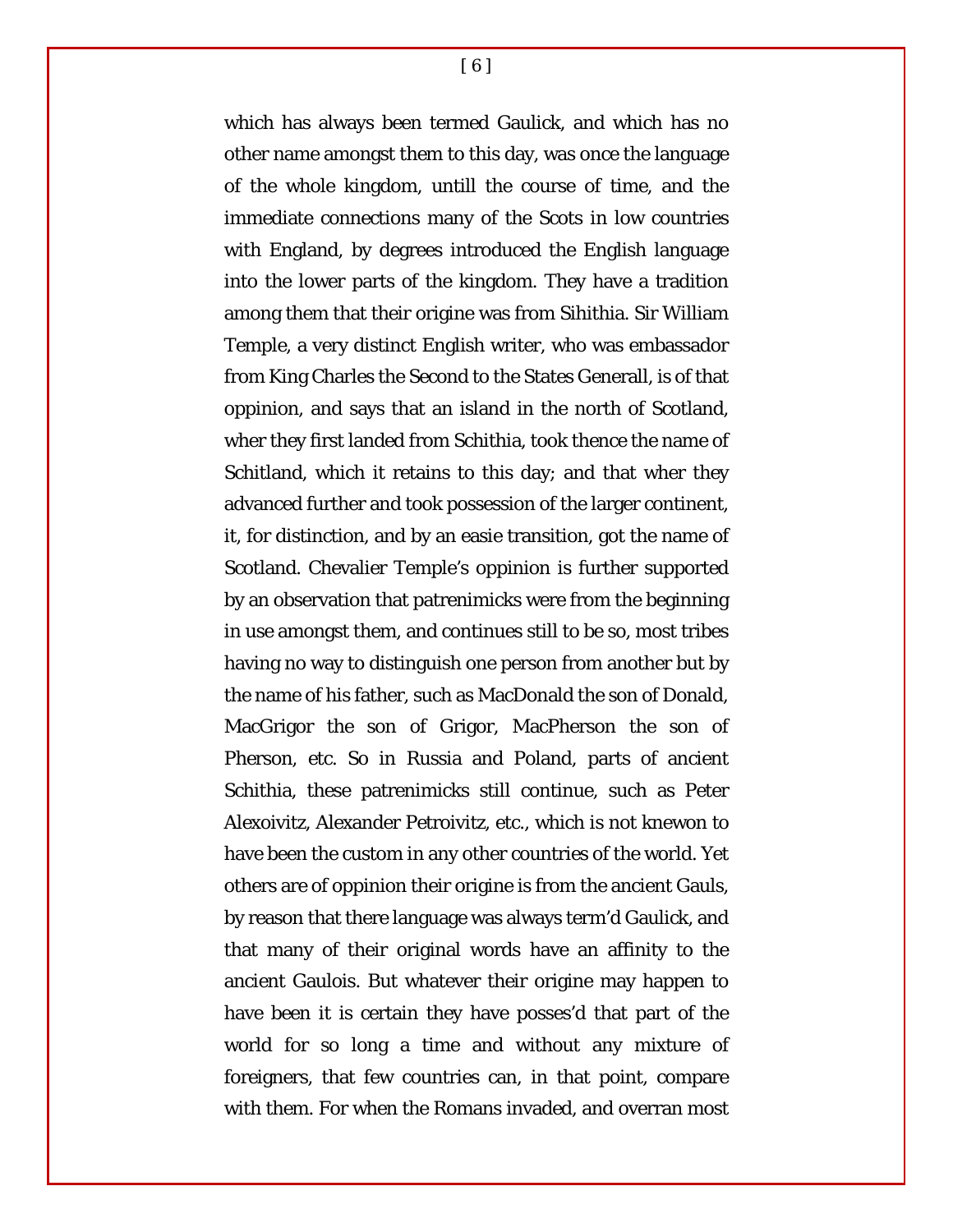of Brittain, they found the resistance of the Highlanders so formidable that they judged it prudent to leave them in the manner they found them. Ever since that time, and how long before non can tell, they have been divided into clans or tribes, each tribe governed by its respective chieff or head of family, and make in all such a body that, if they cou'd be united under one head, from thirty to fourty thousand men might be brought together in a few weeks, and are so formidable a militia that few, if any, regular troops in Europe could withstand their shock, supposing numbers equall. Their dress, which, as well as their language, continues the same from the beginning, is all woollen, of party colours, consisting in a surtout and vest under it, both reaching only down to near the tope of the thygh. Hose of the same, which reach no further up than below the joint of the knee, without any breeches, which are supplied by a plaid girded by a belt round the waste, the lower part whereof surrounds their thyghs, in some manner like a woman's pettycoat, but reach only down to the knee, which is always left bare; the upper part of the same plaid is fastened to the shoulder, and waves floating round, in some resemblance to the Roman mantle. Their arms are a pistold, and often two, fixed in their belt, a durk or poignard, which they never incline to want, a large sabre slung in the horseman manner from the shoulder, and a fusil, which they generally wear under their arm.

I wou'd have been extremely pleas'd to have, had a distinct account of all the tribes of a people so remarkable, but Mons. de Cluny found himself in no condition to afford me it, yet he entertained me very agreeablie, often with many circumstances of his own tribe, and indeed of his own life, which I found so singular and even so curious, while they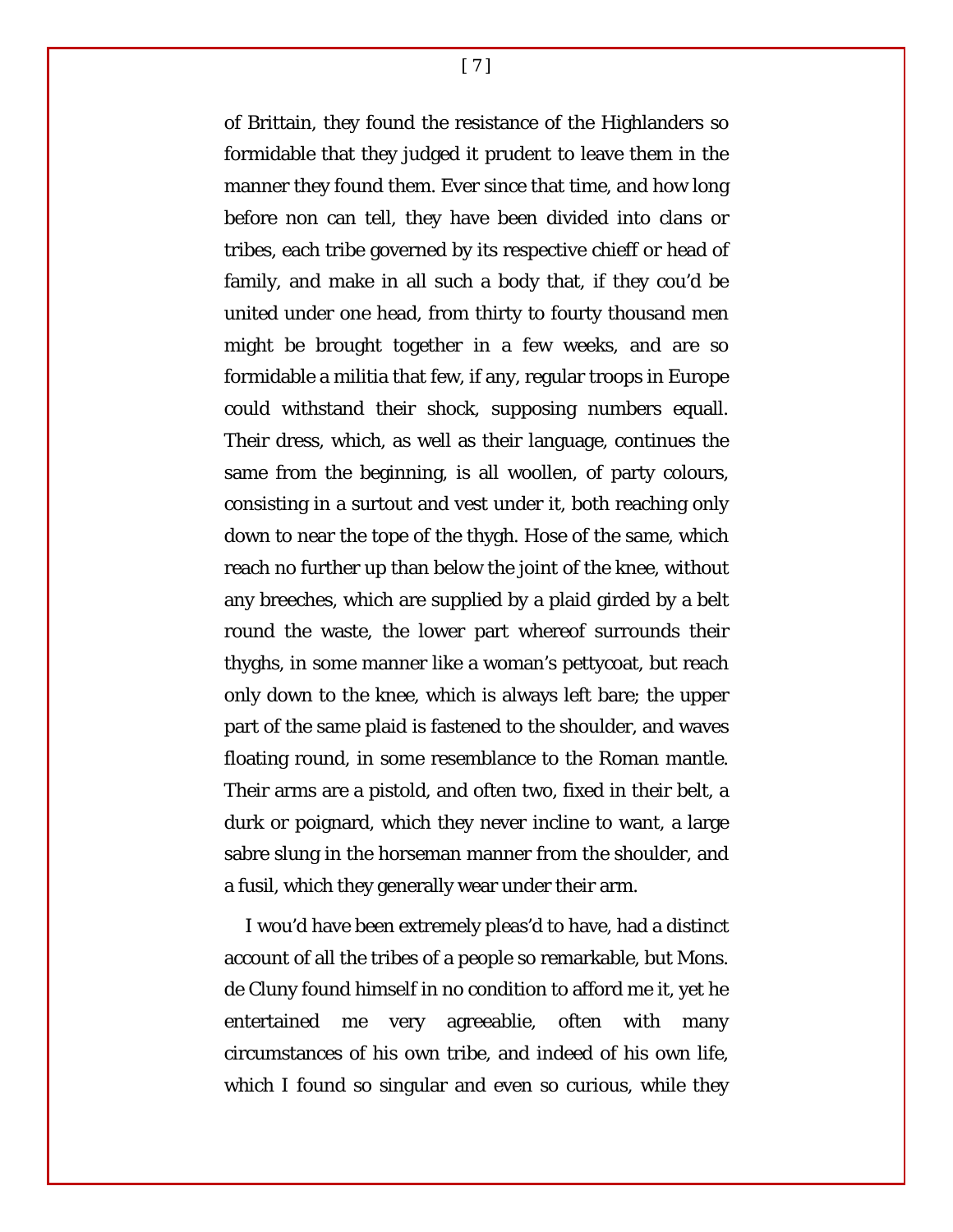were told by him without any ostentation or vanity on his part, that after every conversation

I took notts of it in writing, which, when all were put together, I found would bear printing, accordingly, I resolved to put it in the press, as an entertainment for the curiosity of many, without asking his consent, or even communicating to him my intention; and I hope that when it shall come to his knowledge he will forgive me, having intended no offence to him or to any person; I hope, at same time, no other person can take offence at it, for I'm certain he intended non. I am persuaded that he will find likeways that I have not deviated from the truth of his narration, for I shou'd be greatly concern'd if the publishing of it should even happen to give any shock to his modesty.

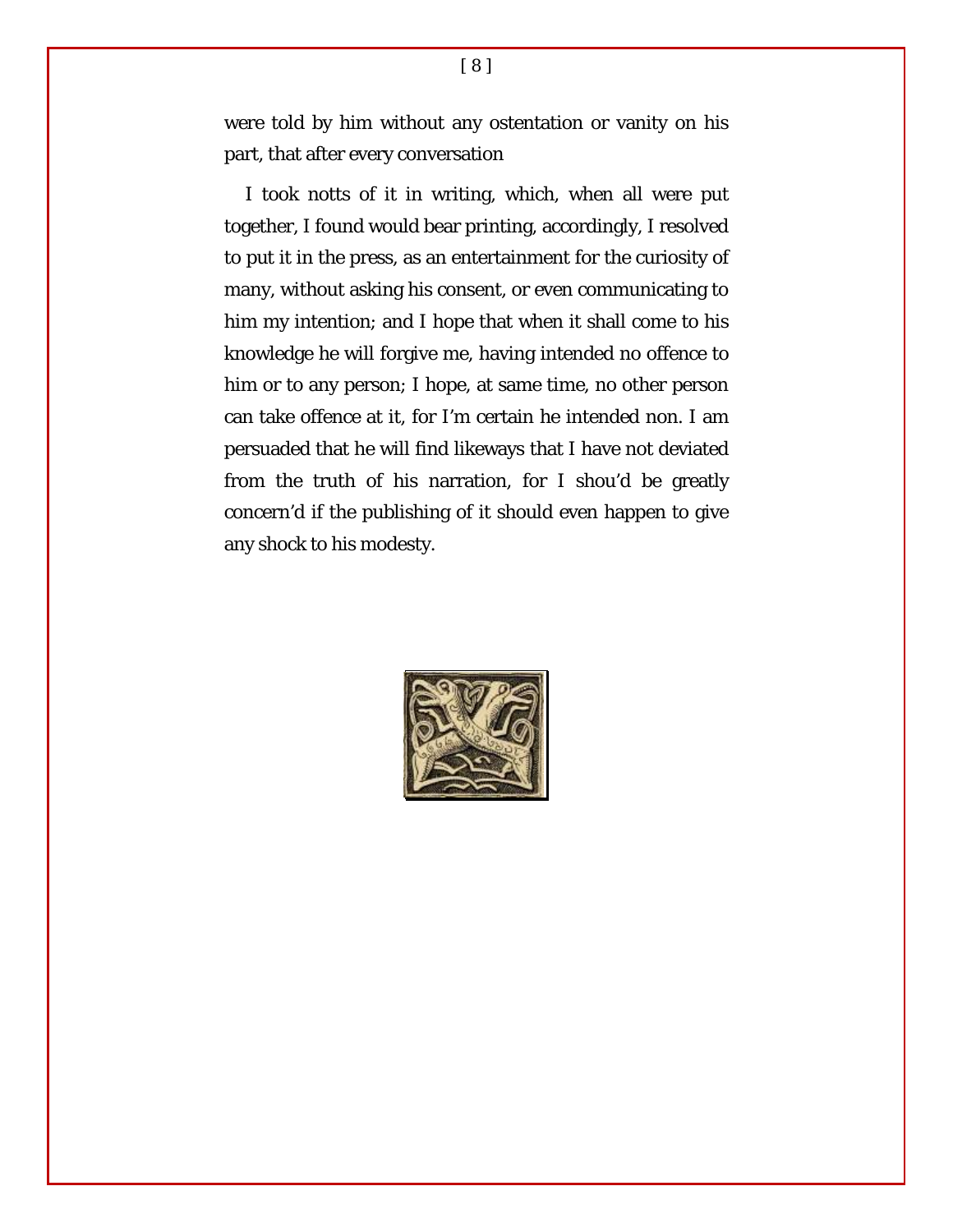

**THE SIEUR MACPHERSON, Signeur de Cluny, Chieff of one** THE SIEUR MACPHERSON, Signeur de Cluny, Chieff of one<br>of the most remarkable clans of Scotland, is male representative of the Clan-chattan or Clan-cattan, the most distinguished and most numberous clan that ever was in Scotland, and which tradition, handed down from father to son, and well knowen over all that kingdom, says came hither from Shithia in a considerable body, others say more probablie from Germany, and landed in the north of Scotland, where two extensive provinces took their names from them, that of Cathness, or the cat's nest or bay, where they first landed, and that of Catto, where they afterwards extended themselves; which last mentioned province, in more modern times, gote the name of Southerland, to distinguish it from Cathness as lying to the south of it, but still retains the name of Catto, in the Galick language, which is to this day the language of the Highlands, and happened during the reign of the Roman Emperor Tiberius Cæsar.

In these times, and long after, no sirnames were in use, so the clan went by the name of the chieff or leader, and of consequence were named Clan Caten. After having settled in the country they interchanged marriages with the first houses in the kingdom, and several very considerable houses there are of that origine, particularly the honourable and ancient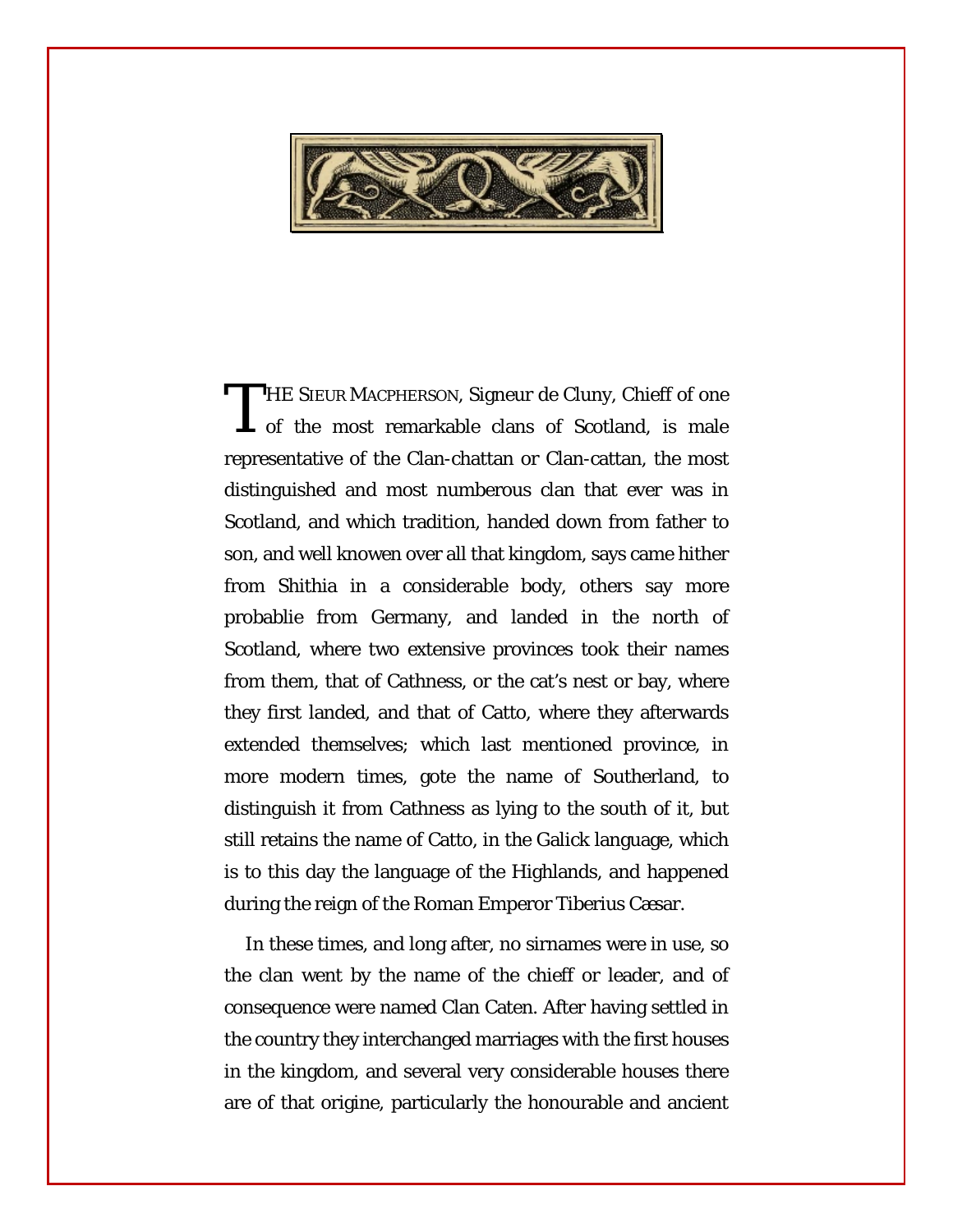house of Keith, the present representatives whereof are the two illustrious brothers, well knowen in Europe, Signeur George Keith, Hereditary Earle Marishal of Scotland, late Envoye Extraordinary from the King of Prussia to the King of France, and now Governour of the town and province of Neuffchatel in Suisse, with Signeur James Keith, Felt-Mareschal of his Prussian Majestie's forces, and Governour of Berlin, whose predecessor, a son of the chieff of Clan Caton, had distinguished himself in the year 839, when King Kenneth the Second of Scotland conquered the kingdom of the Picks, for his valour on which occasion King Kenneth gave him lands, and dismissed him with the rank of one of the great barrons of Scotland, about which time, by a very small transition, either by accident or with intention to distinguish themselves, their name changed from Chatan to Keith, and their barrony took the name of the family. The representatives of that house of Keith farther distinguished themselves several ages after, about the year 1020, in the reign of Malcolm the Second, by defeating the Danes upon an invasion they made in Scotland, and by killing Camus, their king or leader, at the battle of Barry, in the province of Angus, where the burying monument of Camus is still to be seen, and a village there takes the name of Camustown from it, for which brave action they deservedly obtained farther dignities from the kings of Scotland. So have ever since those times continued to enjoy very extensive lands and possessions in Scotland, and have been always considered a house of great dignity and honour. The house of Sutherland, Earls of Sutherland, whose family name and title are from the province, is likeways very ancient, springs from the same clan, and is term'd in the Gallick language the Earle of Catto, besides several other houses which would be too tedious to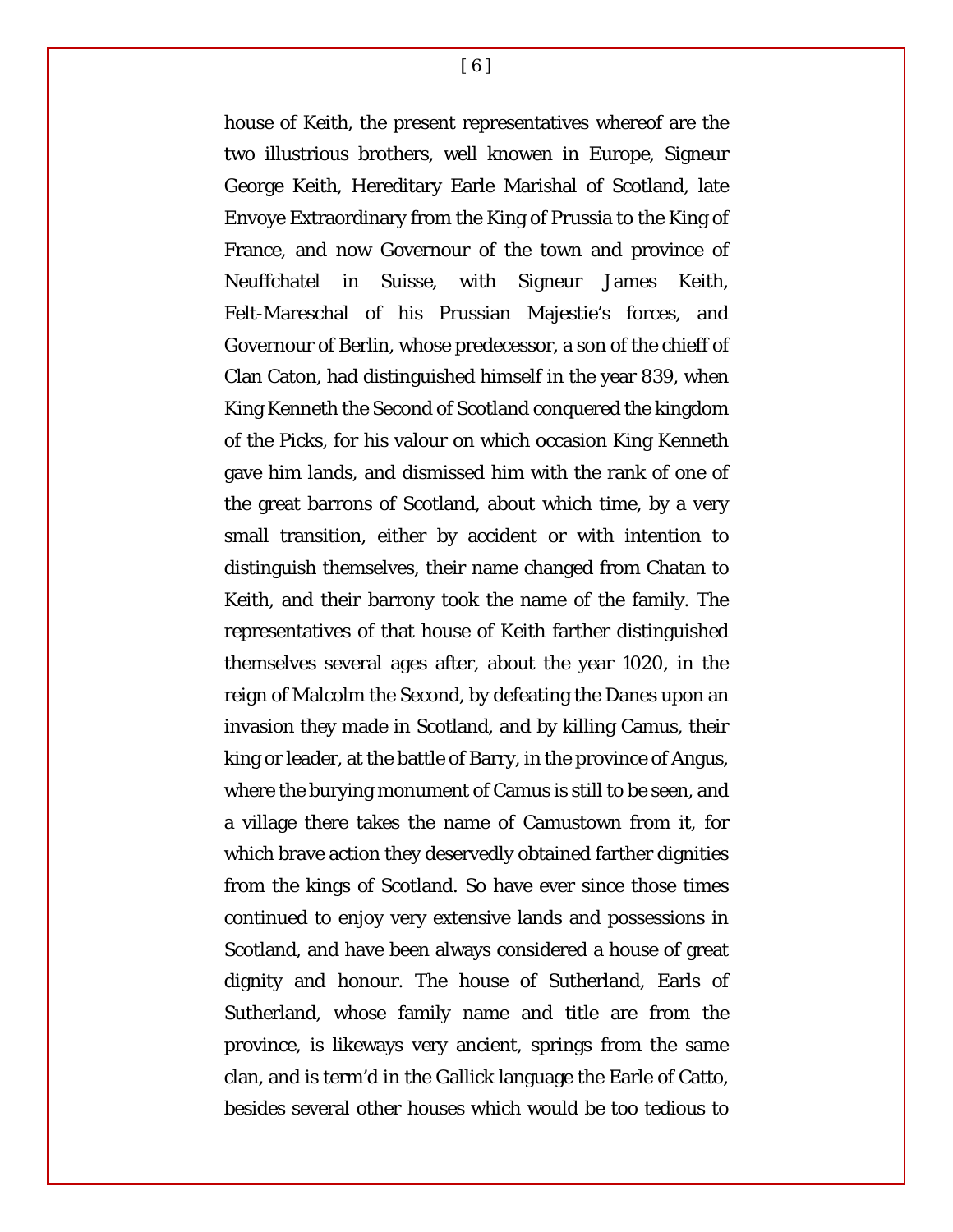mention.

In the year 1291, the chieff of the Clan Catan hapened to have no son, so his only dayghter married a son of Macduff, Thane or Earl of Fife, the then most powerfull signeur in the kingdom, and made use of his power to carry off the family lands of Clan Caton in favor of his son who had married the daughter, and in prejudice of the male heir, who by some accident had gote the name of Pherson; various reasons are assigned for its being given him, but non of them with such certainty as can be relyed on at this distance of time. But however it happened, haveing continued to his death, of consequence his descendants and followers were named Macpherson, which in that language signifies the son of Pherson, and which name thus gote by accident the clan still retains. The son of Macduff, who had married the daughter and gote possession of the family fortune was likewise ambitious, and considered it his greatest honour that the Clan Caton shou'd acknowledge him for chieff, so with that intention dropt the name of Macduff, and would willingly have taken that of Catan. But in those times it was no easie matter to assume or change a name at pleasure, for people then were in use to term a son by the name or some distinguished tittle of the ffather, so even against his inclination they continued to name him son of the Thane, which, in the language of the country is Machk in Dochich, which name of Macintosh his descendants and followers keep to this day. In this manner was the numberous and ancient tribe of Caten divided into two great branches, and afterwards suffered still further subdivisions in smaller trybs of Davidsons, Farquharsons, MacGillivrays, Murdochs, Smiths, and others, non of whom bearing the ancient name of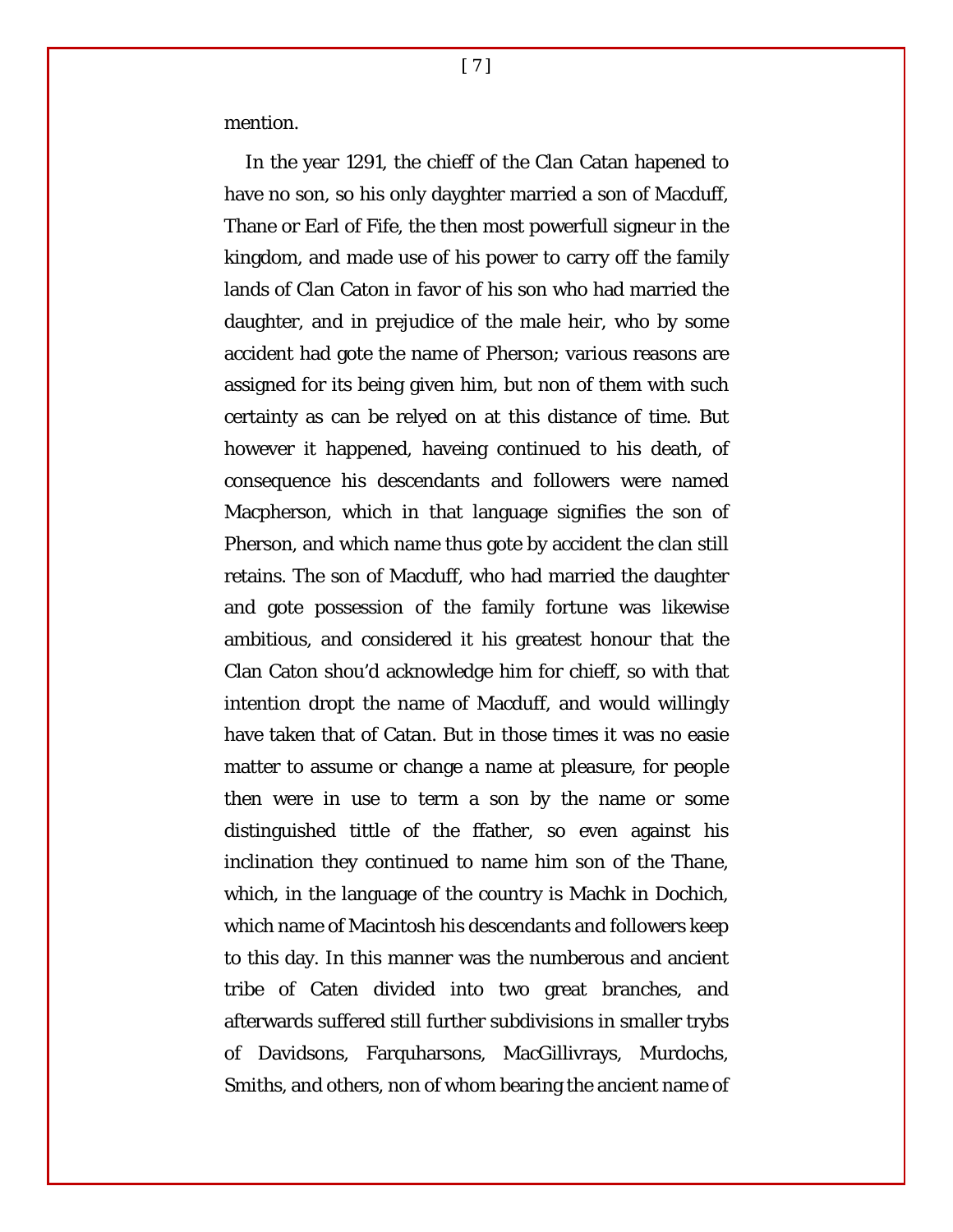Chattan it is now almost entirely lost, yet the houses of both Macpherson and Macintosh bear a catt for the cryst of their coats of arms, with the moto "Touch not the catt but a glove," which was the cryst and moto of the ancient house of Caton. Those two houses had a dispute for many ages which shou'd be the chieff of the whole Clan Catan, and the matter was warmly debated before the Privie Councill of Scotland, at no small expense to both, and no longer ago than the reign of Charles the Second; but the Council wisely reflecting that the name of Chattan being lost, and the clan divided in so many branches carrying many different names, it might make any single house too powerfull to be esteemed the head and have the direction of the whole, so disappointed both, and determined that each should keep his own name and be chieff of his own clan. But no family ever made any pretensions to be chieff save those of Macpherson and Macintosh. Yet the house of Macpherson, Signeur de Cluny, is by all the world acknowledged to be the male representative, and the house of Macintosh only the female line of the ancient Catan.

The Sieur Evan Macpherson de Cluny, and reall representative of the ancient line of Catan, was born at Cluny in 1707, from his earliest years laid to heart the well-being of his country, and regreted much that it was not improv'd to the degree that it might easily bear. He had long observed that industrie and diligence were greatly discouraged by incursions of louse ungovernable people from different parts of the mountains, who carryed off in droves the cattle of people of all ranks in the lower and better cultivated provinces. The too general calamity gave him real uneasiness, and he was shocked to see those pernicious remains of ancient barbarism reach down to modern times; he was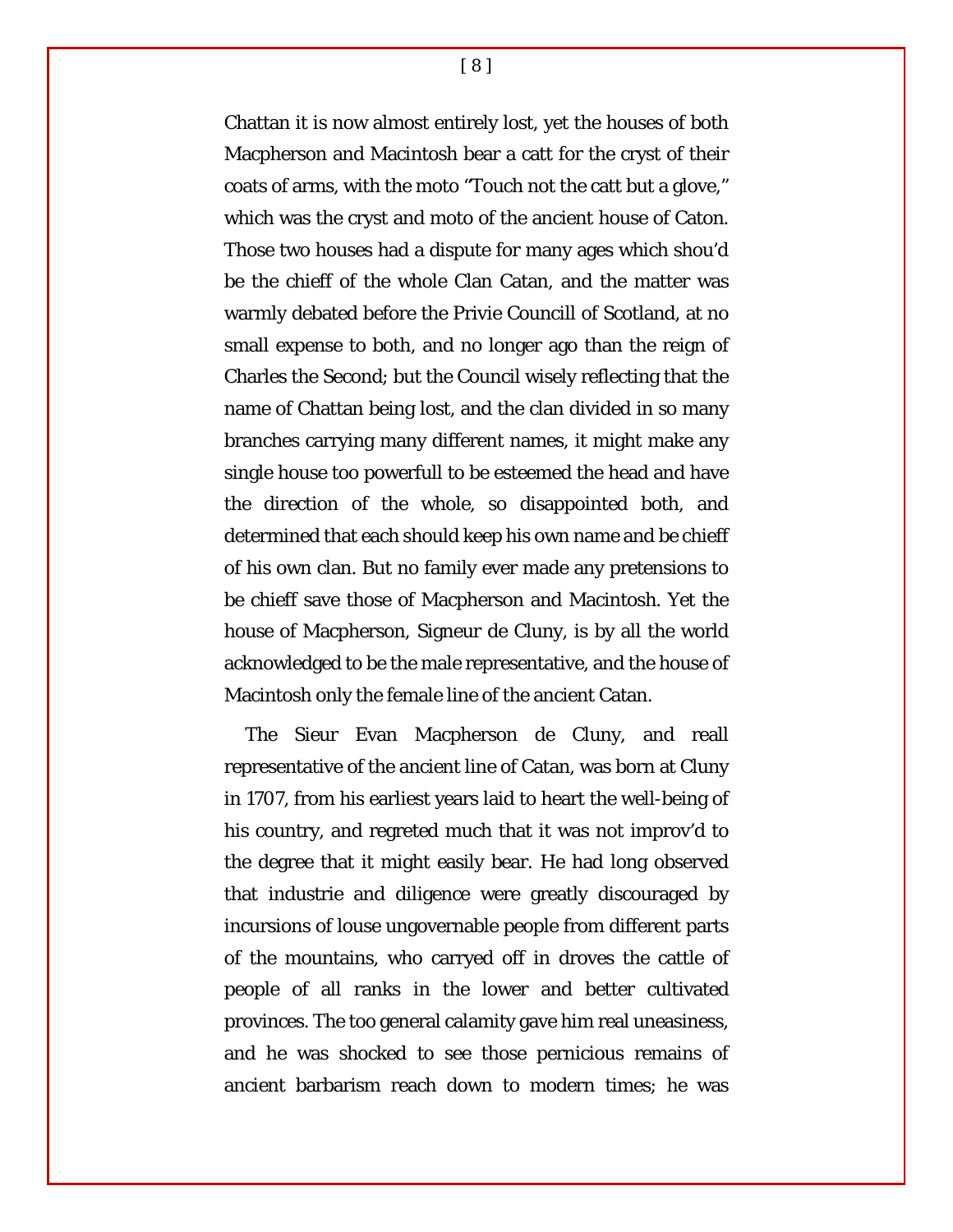certain it proceeded only from the remains of barbarism, for he had many convincing proofs that in other respects the disposition of the people in those parts were generally as benevolent, humain, and even generous, as those of any country whatever; but agriculture having been at all times neglected in those parts, the almost only employment of the common people were in attending their flocks, in hunting and in fishing, which too naturally gave them habits of irregularity and idleness, handed down from father to son, and not easie to be checqued, so he often regreted that earlier pains had not been taken to turn their minds to agriculture and other usefull industrie. He had observed that mankind are generally the same in all countries, too susceptable of being led into bad practices by custom and example, that even in the most civilized governments, besides the precepts of the preacher and the authority of the magistrate, the whipe, the gibet, and the rack, must be too frequently made use of, and even come short in regulating the morals of many, whereas these countries were too far removed from the lash of any of these checks. He had likeways observed that in vice opportunity and conveniency are great temptations, and so great were these in their favours by vast unfrequented mountains, reaching almost in ridges from the west to the east sea, and by their dispersed lonely habitations, that he is convinced if the most civilized society in Europe were established in that country and disengaged from any check on their morals, their descendants wou'd in time be infected, and tempted to make use of the conveniences and opportunities the natural situation affords. The affection he bore his country in general often suggested to him these and such reflections, and prompted him to lay the abuse earnest to heart. But it still affected him more sensiblie when he too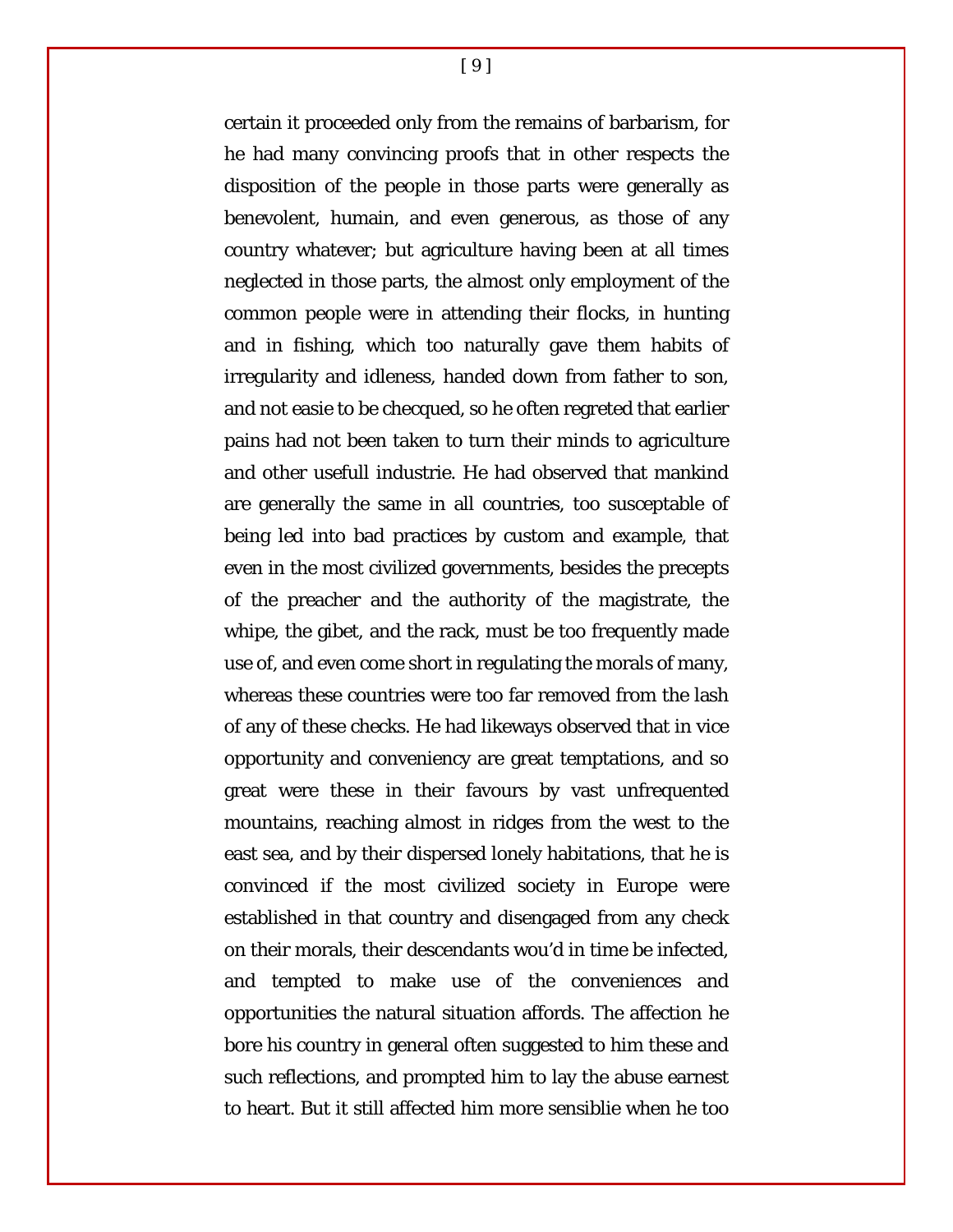[ 10 ]

frequently observed his own herds, and those of his friends, followers, and dependants, become the prey, which generally landed in the entire ruin of the poorer sort, and in the no small loss of those who were better able to bear it. He determined, therefore, that he wou'd endeavour to put a stop to so pernicious a practice, in so far as concerned his own lands and the possessions of his clan; accordingly, he rais'd and established a watch or safeguard of his own trustee followers, and at his own and their expense, which for several years had a remarkably good effect over that part of the country where he or his friends and descendants had any possessions. The neighbouring signeurs and noblesse, and even many at a greater distance, such as the Duke of Gordon, Ogilvie Earle of Airly, Stewart Earle of Murray, Gordon Earle of Aboyne, Gordon Earle of Aberdeen, Fraser Lord Lovat, Duff Lord Braco, Brodie Lord Lyon, Forbes of Culloden, Lord President of the Session, Campbell of Calder, Barron Farquharson of Invercald, Sir Ludovick Grant of Grant, The Barron Macintosh of Macintosh, The Barron Albert of Castlehill, at that time Sherrif of Inverness-shire, Sir Robert Gordon of Gordonstown, Barron Rose of Kilravock, Barron Brodie of Lethen, and Campbell Duke of Argyle, his vassalls in the province of Angus, being either all chieffs of their respective clans or of very distinguishing rank in the country, with innumerable others too tedious to repeat, but however high their rank was, they laboured still under the hardship of haveing their cattle and those of their farmers carried off. They were surpris'd at Cluny's success, and enveyed so much his happiness, that they applyed to him with one accord to take them under his protection, and cheerfully offered to join in a voluntary subscription towards the support and augmentation of his scheme, and in acknowledgement for his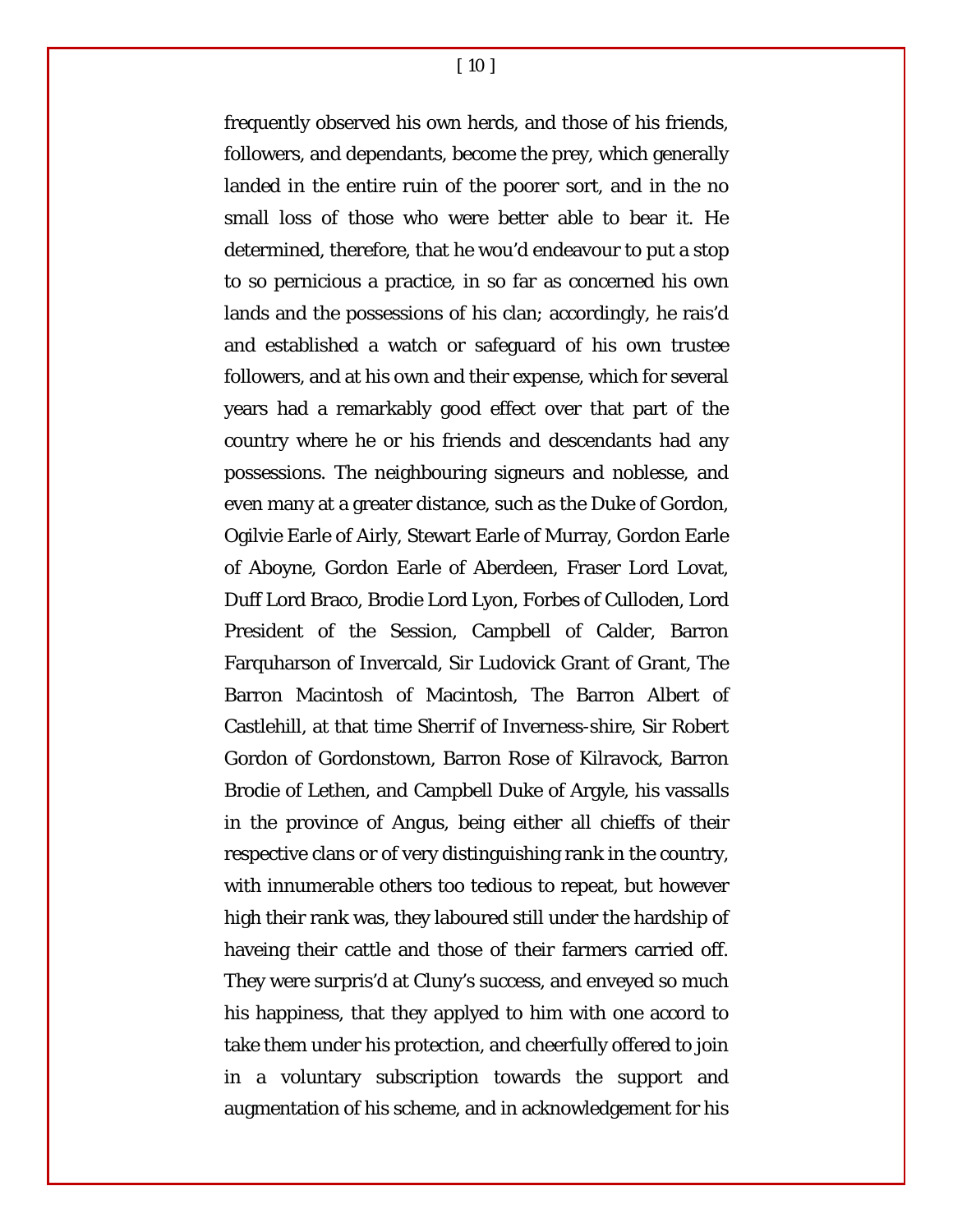own labour and industrie in a work so laudable and so universally beneficiall. He listened, and in consequence doubled his diligence, and his success was in proportion. He never failed to find out and bring back, even from the most distant parts, all cattle which from that period happened to be carried off, in so much that not one single person in the provinces which he had undertaken to protect suffered in a sixpence, and he also very effectually serv'd on many occasions even those who had never applyed to him. The farmers then followed their industrie in peace and tranquillity, blessing him in their hearts for the happiness they enjoyed, and every day brought letters full of gratefull acknowledgements from the signeurs and noblesse for the remarkable and surprizing change he had so speedily and so effectually made over the whole country. The subscriptions towards so good a work amounted at that time in his favours to above twentie thousand livres yearly, yet so many were the contributors that it was next to nothing to any particular, and would soon have been very considerablie more by the addition of the Dukes of Athol and Perth, with the noblesse to the southward, and by the addition of the Earle of Seaforth and his clan of Mackenzies, with the Monros and Rosses, and the noblesse to the northward. Yet altho' his success gave general pleasure to most people, it did not fail to draw upon him the jealousie and envy of some particulars, all whom, however, he in a short time reconciled by reason, and by a steady firm conduct, so that those who had been his most inveterate enemies soon became his firmest friends, gaining the good will of all, nor was his name ever mentioned on any occasion but with esteem; neither does he omitt doing justice to all the clans of Scotland in general, for he affirms that not a single chieff or leading man amongst them but cheerfully and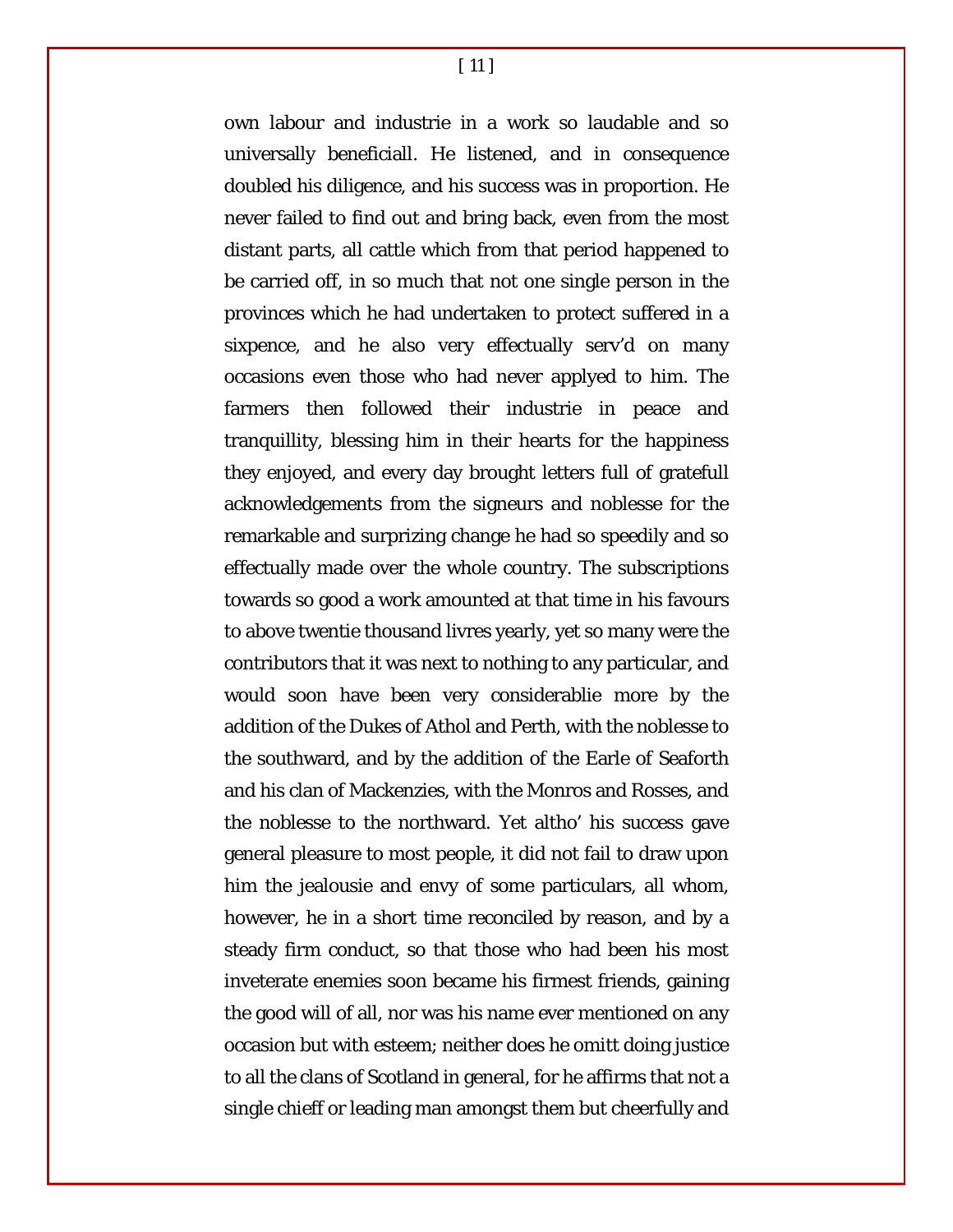[ 12 ]

readily gave him their assistance in curbing these lawless practices, so distructive as well as dishonourable, and such was his success in it that the whole kingdom were witnesses of his doing more alone in the course of a few years towards polishing and civilizing the Highlanders in that respect, than all the power and endeavours of the Government had ever been able to do by their repeated tryalls, at very great expense, for many generations back, in so much that he had the agreeable satisfaction to see the agriculture of his own country, which had in all former times been neglected, augment at least two-thirds in his own. It may not be amiss to take notice of a pleasant enough occurrence which happened about this period, and which afterward became a common saying in the country. A preacher in the highlands, haranging a numberous auditorie of the common people in their own language, reproved them for, and exhorted them warmly against, their too-well known practices, when to his surprise he was interrupted by a gray-hair'd reverend-looking veterane, and an old transgressor, who rose up in the midle of the assembly and desired him to save his labour upon that point, for Mons. de Cluny alone wou'd gain more souls to heaven in one year than all the priests in the highlands cou'd ever do in fifty. His reputation in that respect reach'd the ears of the ministrie, who to his great surprise, haveing never once thought of engaging in military or government matters, sent him, to his own house, unask'd for, a commission to command a company in the regiment, my Lord le Comte de Loudin, the same who presently goes to America charg'd with the general command of all the collonies, had at that time authority to raise, and which company wou'd by it advantages have produc'd him at least six thousand livres a year. At same time, the most remarkable signeurs in the country agree'd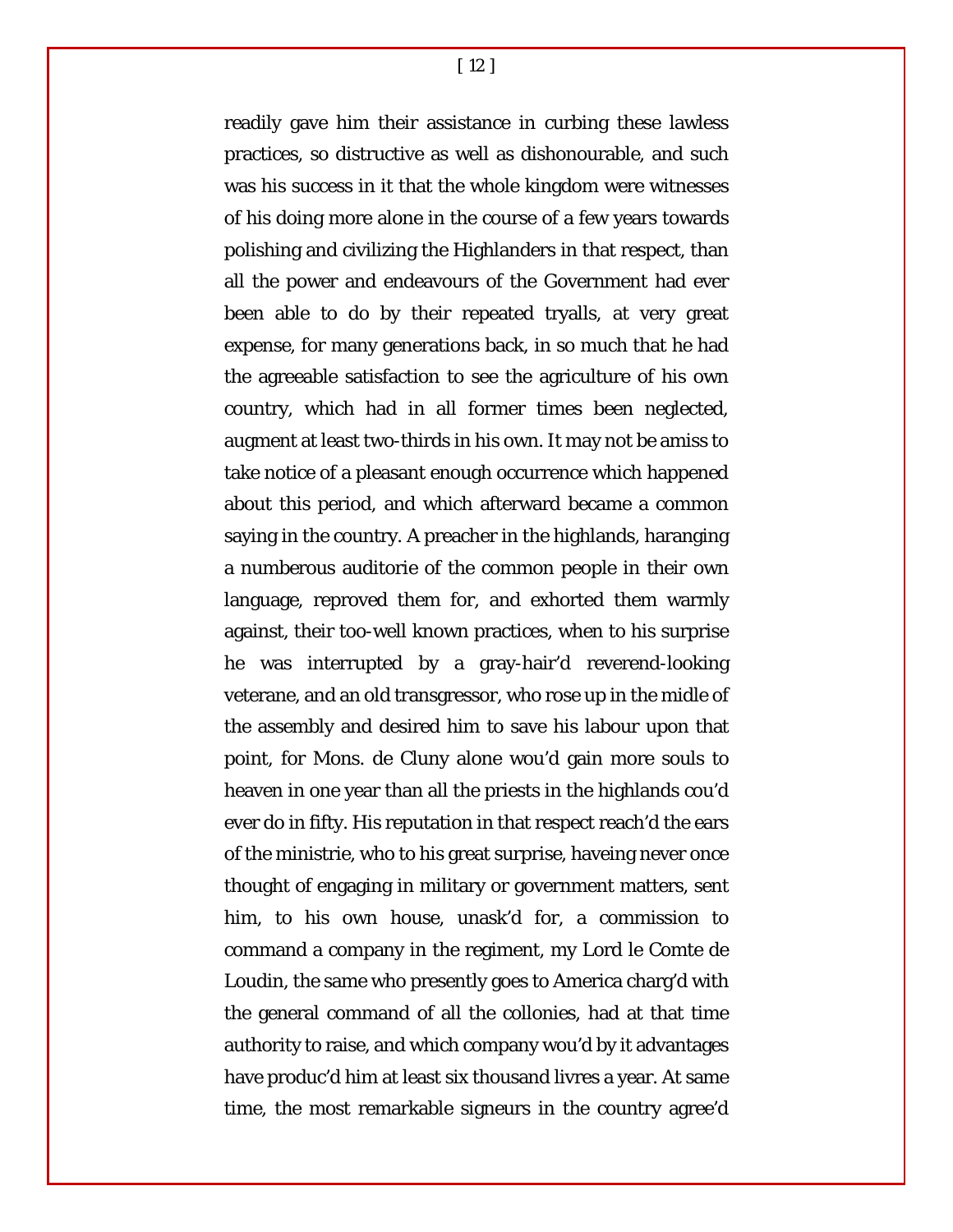[ 13 ]

among themselves, without his knowledge, to solicite the Government that he and his company might have liberty to stay at home in order to protect the country, so that he had reasonable well founded prospects to have enjoyed betwixt thirty and six thousand livres yearly, besides the whole yearly produce of his own fortune, which he found daily improve under his own eye, and whereof neither he nor his predecessors would either know or reap the full value untill the regulations he had lately made enabled him by degrees to do both.

This was his situation, living in peace, in affluence, and in esteem at his own house, at the period the Prince landed in Scotland. The Prince sent him an invitation to join him with his followers, and as his principles and those of his household at all times led them towards a faithfull attachment to the rightfull royall line of Stewarts, he did not hesitate in sending back his captain's commission to the Government in six weeks after he received it, rais'd his clan, left all, and followed his Prince, who received him with a hearty welcome, and with a due sense of his merit. He from that time accompanied the Prince through all his fatigues during the long course of a severe winter campagne, during which he had frequent opportunities to observe and be much pleased with many great quallities in so young a Prince. In deliberations he found him ready, and his oppinion generally best; in their execution firm, and in secrecy impenetrable; his humanity and consideration show'd itself in strong light even to his enemies, whom he cou'd not help still to consider subjects, and as he us'd to say, his countrymen. In application and fatigues non cou'd exceed him. Dress'd like a highlander he march'd on foot at the head of his army from Ed<sup>r</sup> to Derby, at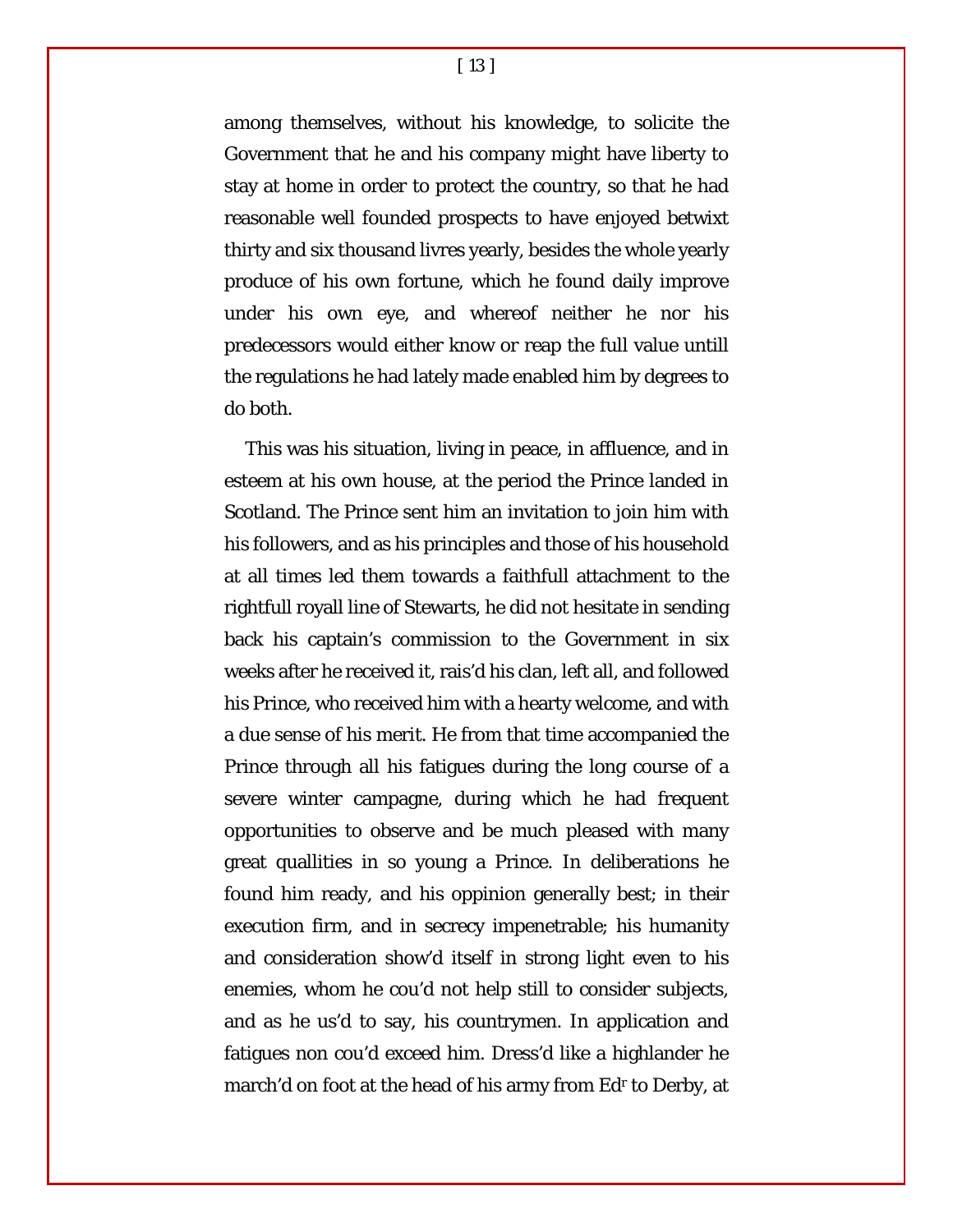[ 14 ]

least 300 miles by the root taken, sometimes 20 miles a day, often over mountains of heath, in snow and rain; nor was any single person in his army so alert, never failing to be on foot in the morning before the appointed hour, and by his own example giving life and motion to the whole, in so much that Mons. de Cluny's attachment to the house of Stewart was very soon augmented by a personal veneration and esteem, and in the return of the army from England, Cluny at the head of his own single clan attack'd the Duke of Cumberland and his cavalrie at Clifton, near Penrith, and repuls'd them with great loss, on which occasion my Lord George Murray, lieutenant-general, who had the command off and brought up the rear of the army, gave the orders, went on with Cluny and fought sword in hand on foot as keenly as a common soldier. The other actions of the Prince and his army are well knowen to the world. Cluny never failed his share in all of them, untill the fatal battle of Culloden, on the 16th April 1746, dispers'd the whole, and obliged every single man in it to shift for himself. The Prince then retired privately to the Western Islands, where he dayly ran great risques of being discovered and apprehended by those who earnestly sought his life. But Cluny, trusting to the faithfull attachment of his people, went directly to his own country, where he found means to conceal himself in safety, as well as Donald Baron Cameron, Lord Locheil, who had been severely wounded at Culloden, and believing himself far from safe in his own country which was too open to the enemy, came to Cluny for protection, accompanied by Sir Stewart Threpland, who with great attention acted both the part of a phisitian and surgeon to him, as did severall others of the Prince's faithfull friends, who happened to be strangers in that part of the world, to all whom Cluny afforded entertainment and security in their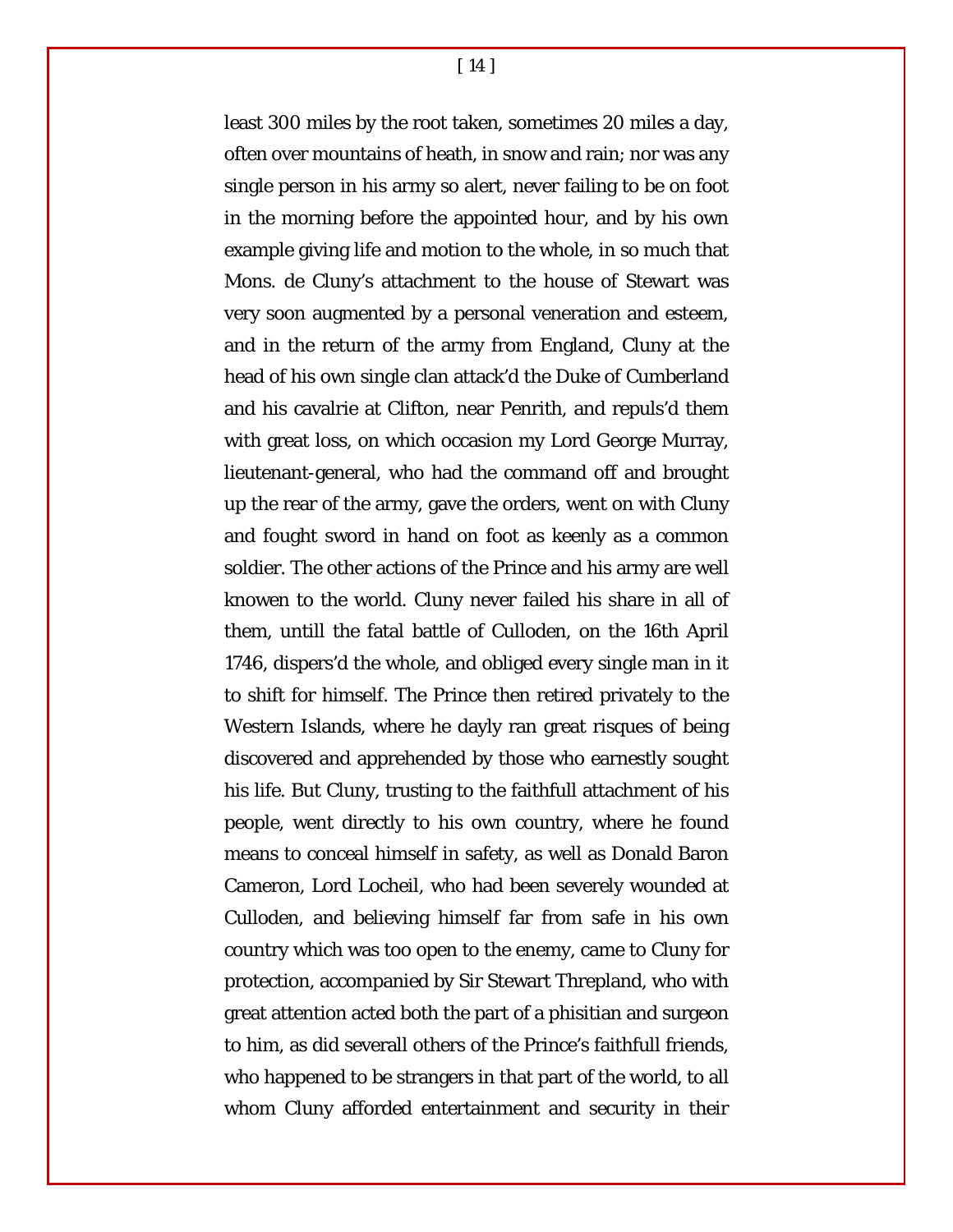[ 15 ]

greatest distresses. Soon after he had the mortification to see his own house of Cluny, which he had not long before built from the ground with great attention, care, and expense, as a seat for his family, and was by much the best in these parts of Scotland, all in flames by Cumberland's orders. Nor was that his only mortification, for his lady, only daughter of Lord Lovat, who lost his head the year after on Tower Hill for the same cause, with his young family, were thereby turn'd out to the inclemency of the weather, without knowing where to put their heads in safety; and a worthy father who in the 1715 had acted the same part the son did in the 1745, unable to bear at his years the misfortunes of his royall master, of his country, and of his own family, grieff brought his gray hairs to the grave in a month after. Those melancholly circumstances were soon followed by others of the same kind, for he had the grieff to be spectator, from the mountains and woods, of his country being ravaged more than once by the military, many of his own farms and those of his friends reduced to ashes by fire, their cattle and other effects carried off beyond a possibility of being recovered, yet still he was far from being discouraged, nor ever lost hopes, believing firmly that providence wou'd sooner or later send relief} and put an end to oppression. But forseeing at same time that no relieff cou'd happen soon, he thought of regulating his manner of living. He had a certain number of a faithfull watch who always attended him and waited his orders; by their means he and such as were with him were supplied in provisions, by their means he kept a correspondence with his friends, and by their means he had dayly intelligence of what passed even in the enemie's camps which lay round him in the neighbourhood. In this manner he spent the summer, and about the beginning of August, to the great satisfaction of all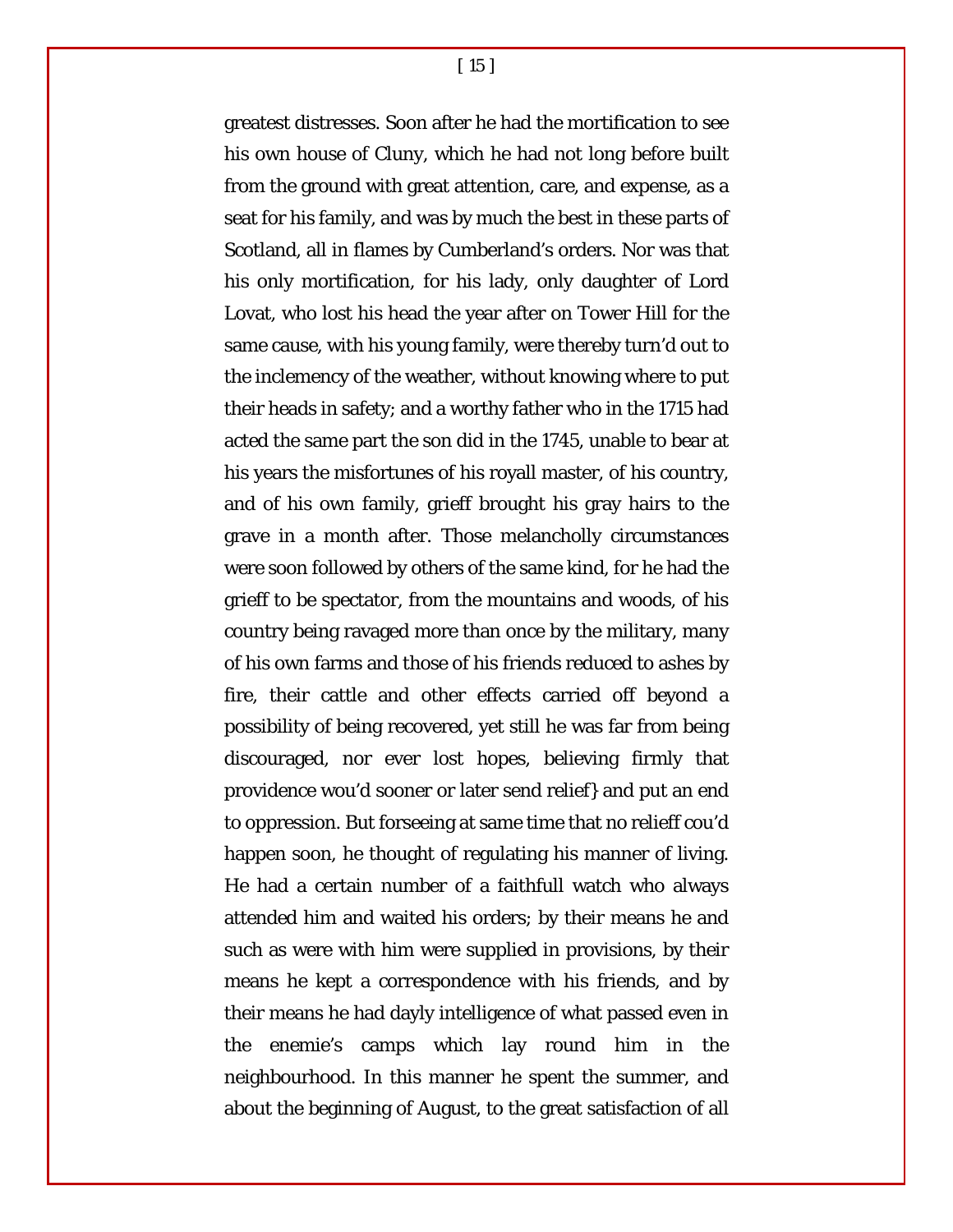[ 16 ]

who wish'd the cause well, he was again joined by the Prince, who from the time they had parted had undergone innumerable hardships, had been almost dayly traced and pursued from place to place, often faint with hunger and fatigue, often without sufficient cloaths to defend him from the cold damps, and still oftener without a shoe on his foot. But after many miraculous escapes, having at last reach'd Cluny, who had Lord Lochiel with him, he then found a retreat which might be considered safe, a comfortable bed and plentie of provisions, which made so great a difference from his late uncomfortable way of life, that he chearfully used to say Cluny made him live like a prince. In this manner he pass'd the time in ease, or at least in quietness. No surmise or notice was ever so much as hinted of the place of his retreat, nor a single person ever appear'd to disturb him. In so much that the Government, who never slackened their earnestness to find him out, having quite lost the least information, were making keen searches and enquiries about him in countries and at places hundreds of miles distant from where he then happened to be. The season however advanced, the nights became long and cold, so Cluny became anxious for a more comfortable residence for the Prince dureing the winter, in the event that no better fate shou'd befall him. He accordingly laid a plan for that purpose, which he directly caused execute, and communicated to the Prince; who haveing long entertained earnest thoughts of means to get beyond sea, pleasantly answered that his plan would do very well for a last resource. But happily about the middle of September notice came to Cluny that some ships were arrived from France in search of the Prince; he urg'd his speedy departure, afforded him guids, provisions, and everything necessary for a considerable land journey he had to make on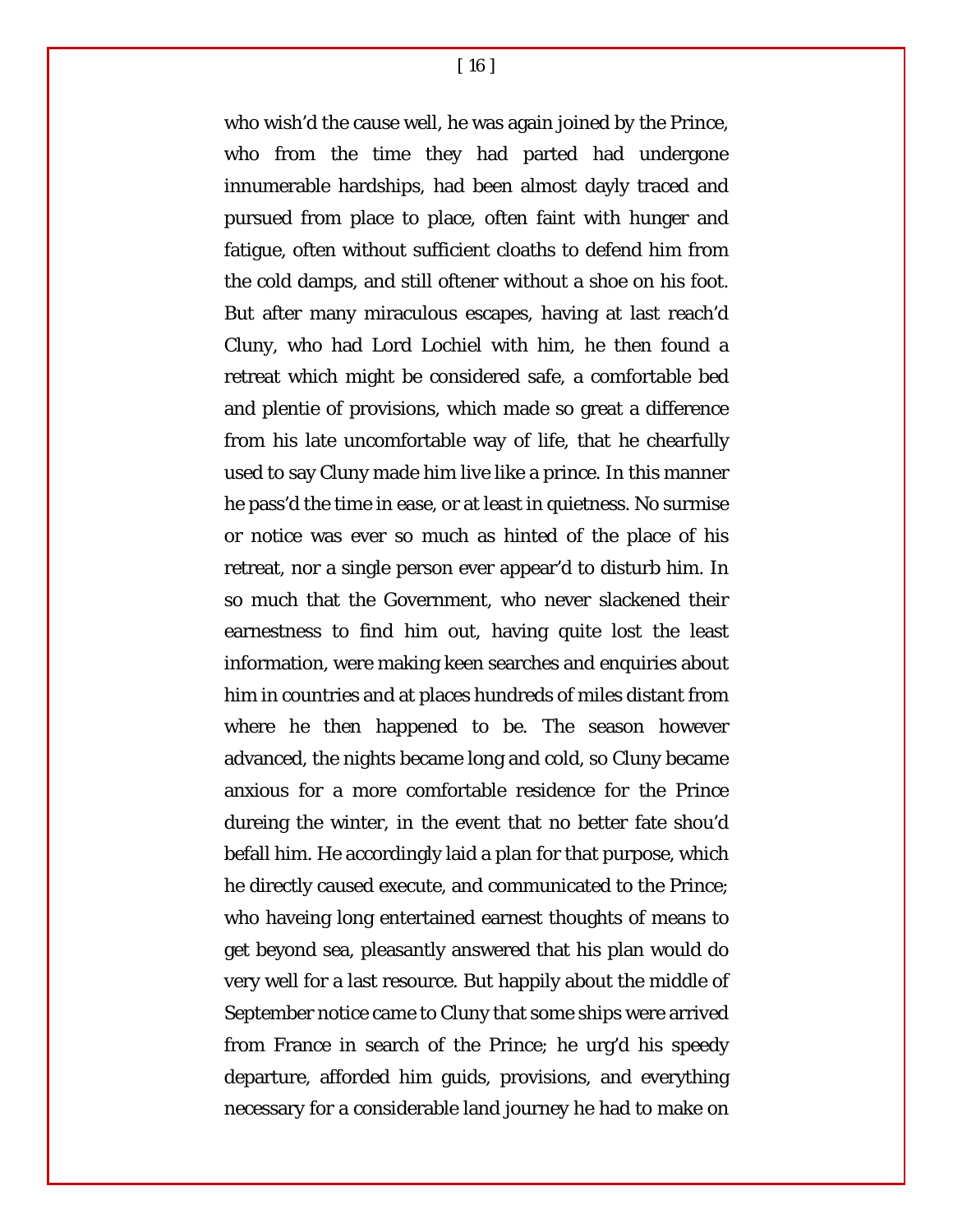[ 17 ]

foot towards the place where the ships attended, and which he reached on the 19th day of September. Lord Locheil, his broyr Archibald Cameron, collonel of Infantrie in the Spanish service, who was executed at London in June 1753, Macdonell of Lochgarrie, present lieutenant-collonel to the Scots Regiment of Ogilvie, in the service of France, with several others, attended the Prince beyond seas, and were thereby relieved of their fatigues and dangers. But on Cluny he laid his commands to stay in Scotland, both by word and in writing, as the only person in whom he cou'd repose the greatest confidence; assureing him that he shou'd pay him a visit soon in a way better supported than formerly, and that at no rate he shou'd leave the country to such time as he shou'd see himself, or at least have orders to that purpose under his own hand. Cluny, who well knew the dangerous situation, wou'd willingly have excused himself, and have accompanied him along with the others to France. But the Prince being urgent he obeyed, trusting to providence and a good cause, and was willing to risque everything rather than fail in his duty. The Prince took accordingly his departure, and arrived safely in France, whereof Cluny had the agreeable nottice by the voice of fame soon after. Long afterwards did he impatiently look for the promised visit, but to his great grieff it never happened; at last he had messages from the Prince that he had been disappointed in his intended return to Brittain, and that, being entirely sensible of his faithfull attachment, it gave him real concern that it was not in his power to provide for him in the manner he wished, but that, in the meantime, haveing obtained a regiment from the King of France in favours of Lord Locheil and his family, he had named him lieutenant-collonel, which wou'd afford him about five thousand livres a year, as small bread for him and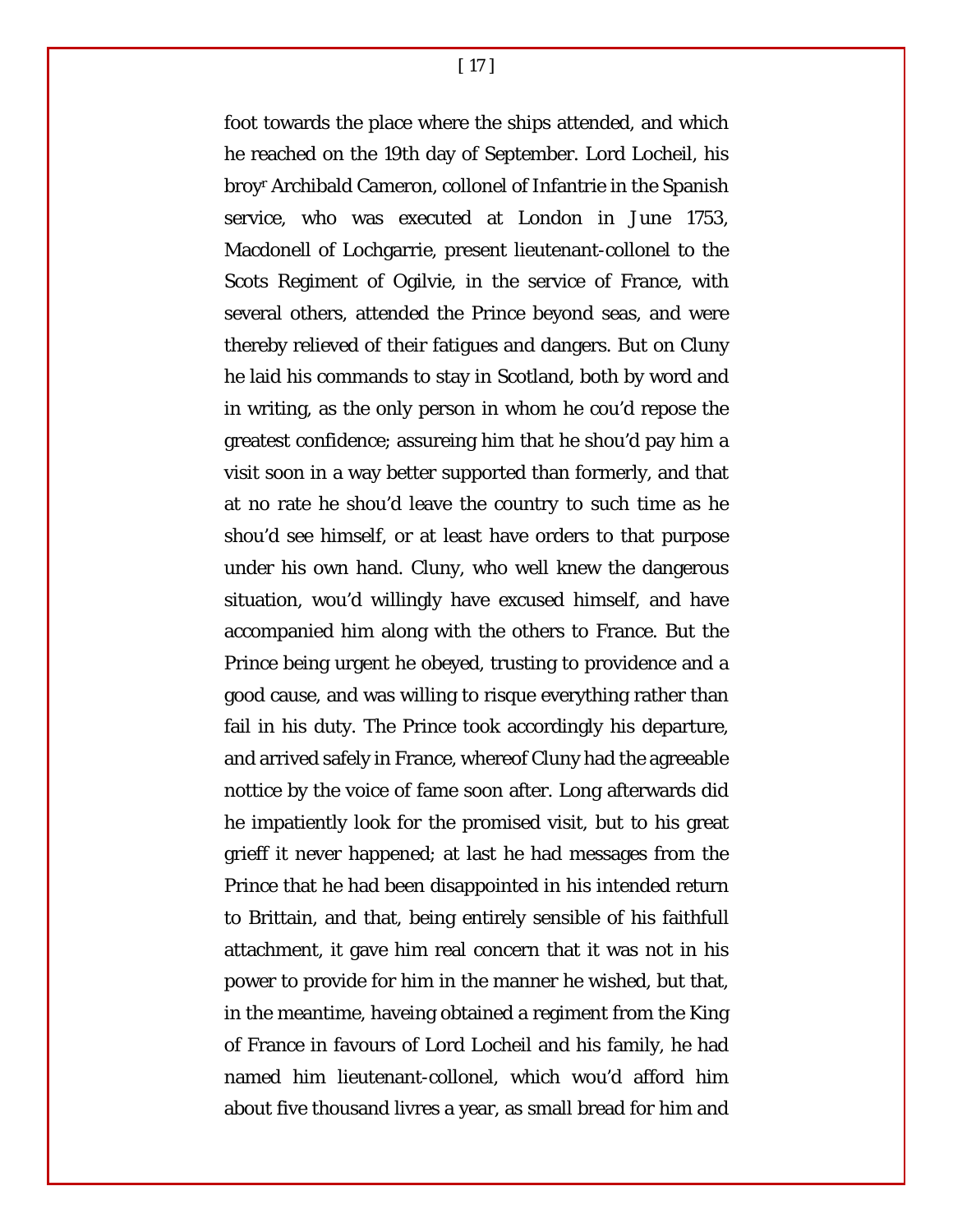[ 18 ]

his family to such time as it might be in his power to do more for him. But still that he behooved to remain in Scotland, and that his appointments wou'd be paid him from the establishing of the regiment as faithfully and punctually as if he were in France. Cluny complyed with no small reluctance, and in consequence of his obedience underwent innumerable hardships for a course of nine tedious melancholly years; woods, mountains, and caves were generally his best lodgings, and the depth of night the only time of his movements. The Government were solicitous to find him out, and for that purpose troops were dayly employed in keen warm searches after him; garrisons continually lay in his country, using every means to obtain informations about him both by threats and promises; even large sums and high preferments were repeatedly offered to any person who wou'd make the least discovery; yet so remarkable was the attachment of his people, and the great good will of his other countrymen, together with his own prudent conduct and directions, that it never was in the power of the Government for any premium to trace him so much as one single step, or to discover where he lodged one single night, which affords an instance of a private person standing out against the violent resentment of an enrag'd powerfull Government for so long a course of time as no historie or tradition can paralel. In this manner time passed lonly on from year to year; during the uncomfortable severity of every tedious winter he consol'd himself with hopes of relieff in the spring or summer, but to his grieff he even then found his hopes disappointed and another melancholly winter overtake him. Here justly may be observed the effects of habite on the humane constitution, for during the course of nine years in a remarkablie cold climate, Cluny never once put on a pair of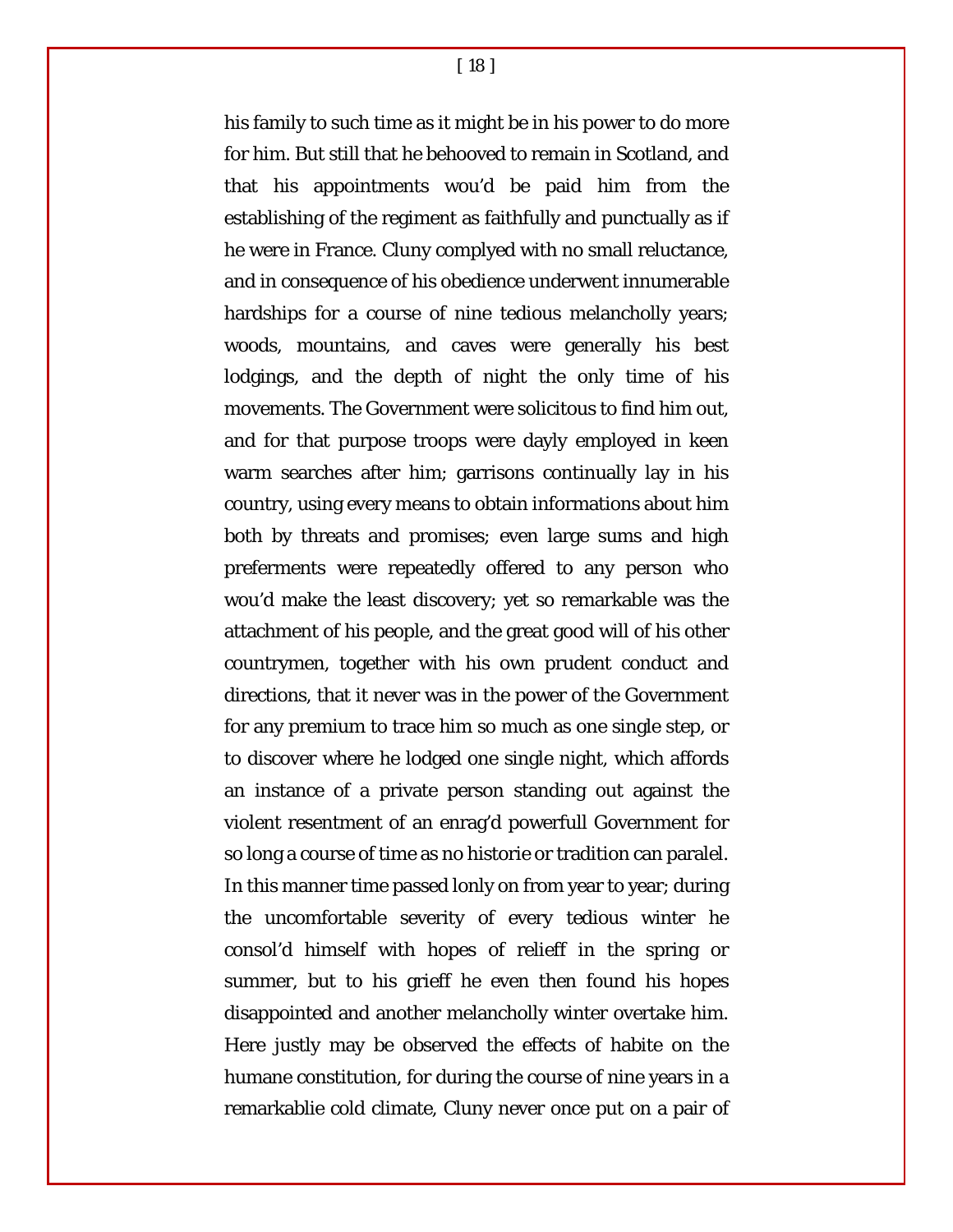breetches, or a pair of gloves on his hands, nor scarce ever found he had use for them, while at the same time he scarce cou'd ever have the conveniency of a fire.

His family fortune had been taken possession of by the Government from the fatal day of Culoden, but as estates of that kind had always upon such former occasions been by time brought to a publick sale, his friends encourag'd him with hopes that it shou'd be purchased for account of his family. Yet beyond all precedent, and to his lasting concern, resolutions were taken by Parliament to annex it unalienably to the crown, and he thereby deprived of all prospects of recovering it, even his relations who possessed part of it were severely oppress'd from no other motive than the heat of the Government's resentment against him, and altho' he has now been ten months in France, yet twenty-four gerrisons still lie in that country in the houses of gentlemen of his blood and name, where they use all the hienuous liberties of a revengefull enemy, and command as masters. At last, in the beginning of May 1755, the Prince's orders to come abroad, wrote by his own hand, reach'd him; which, tho' they mortified him in one respect, by convincing him that the hopes of a restoration were at a greater distance than he wished, yet he obeyed with pleasure, in regard that continued fatigues and hardships had greatly impaired his health, and an advancing age made him less quallified to suffer more. He accordingly sett out directly, happly made his way, and arrived in France the beginning of June. He then never doubted but that his lieutenant-colonel's appointments would afford him and his family some reasonable subsistence, and that the punctual payment of the arrears which were due him upon it wou'd put him in condition to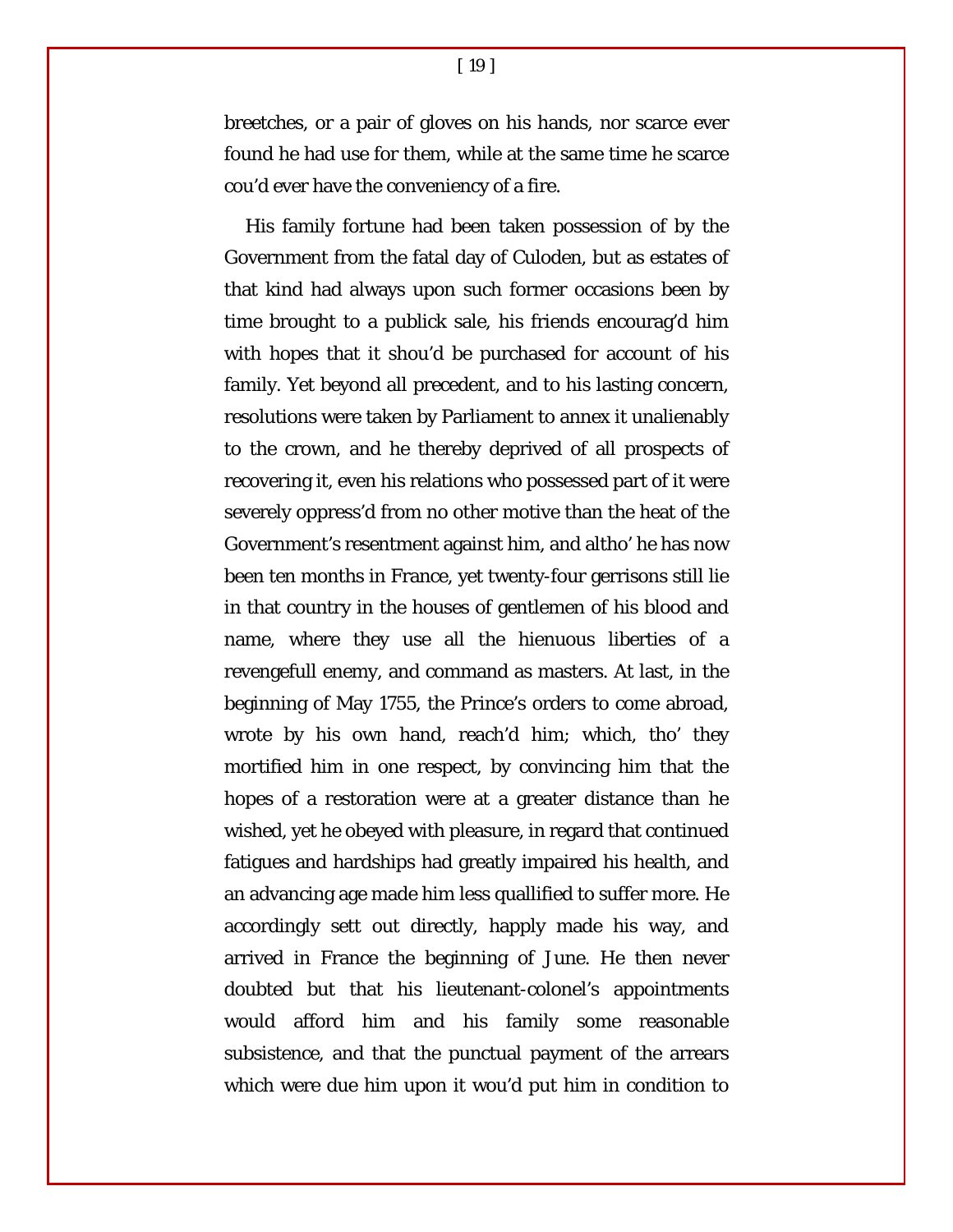[ 20 ]

cleer some debts he had been obliged to contract, and provide him and them in becoming necessaries suiting their rank. But his surprise and mortification cannot easily be imagined when he was inform'd that the only regiment which had been rais'd at the Prince's request had been reserm'd immediately after the Prince left France, a regiment which had been granted by the king at the earnest desire of the Prince in favours of the family of Donald Cameron, Lord Locheil, who was the first who sett footing, made figure, and showed example, in the Prince's expedition in Scotland, and without whoes particular active endeavours and appearing directly in his favours with nine hunder of his followers it wou'd never have deserv'd the name of an expedition, and the Prince behooved to have return'd directly to France. Yet he finds this regiment reserm'd, and John, the present Lord Locheil, the extremely promising son of a worthy father, and who is well quallified to act the same part in Scotland his father had done, in some respects even better quallified, by haveing earlier knowen the world and languages, not only deprived of all hopes of recovering the seat, and large, extensive, and improveable lands of his ansesters, which can be trac'd back at least 800 years in their family, besides the following of a very numberous clan, but likeways deprived of the very regiment that had been expressly rais'd for the family, and to which his pretentions are but too well founded, and be reduced to act as captain reserm'd in the regiment of Royall Scots. By the reduction of the said regiment Cluny finds himself likeways deprived of the far larger part of the bread the Prince believed he had provided for him and his family, and gave him full grounds to depend on. This unexpected shoke bore harder on him than all he had ever hitherto suffered, and made him almost ballance in his own heart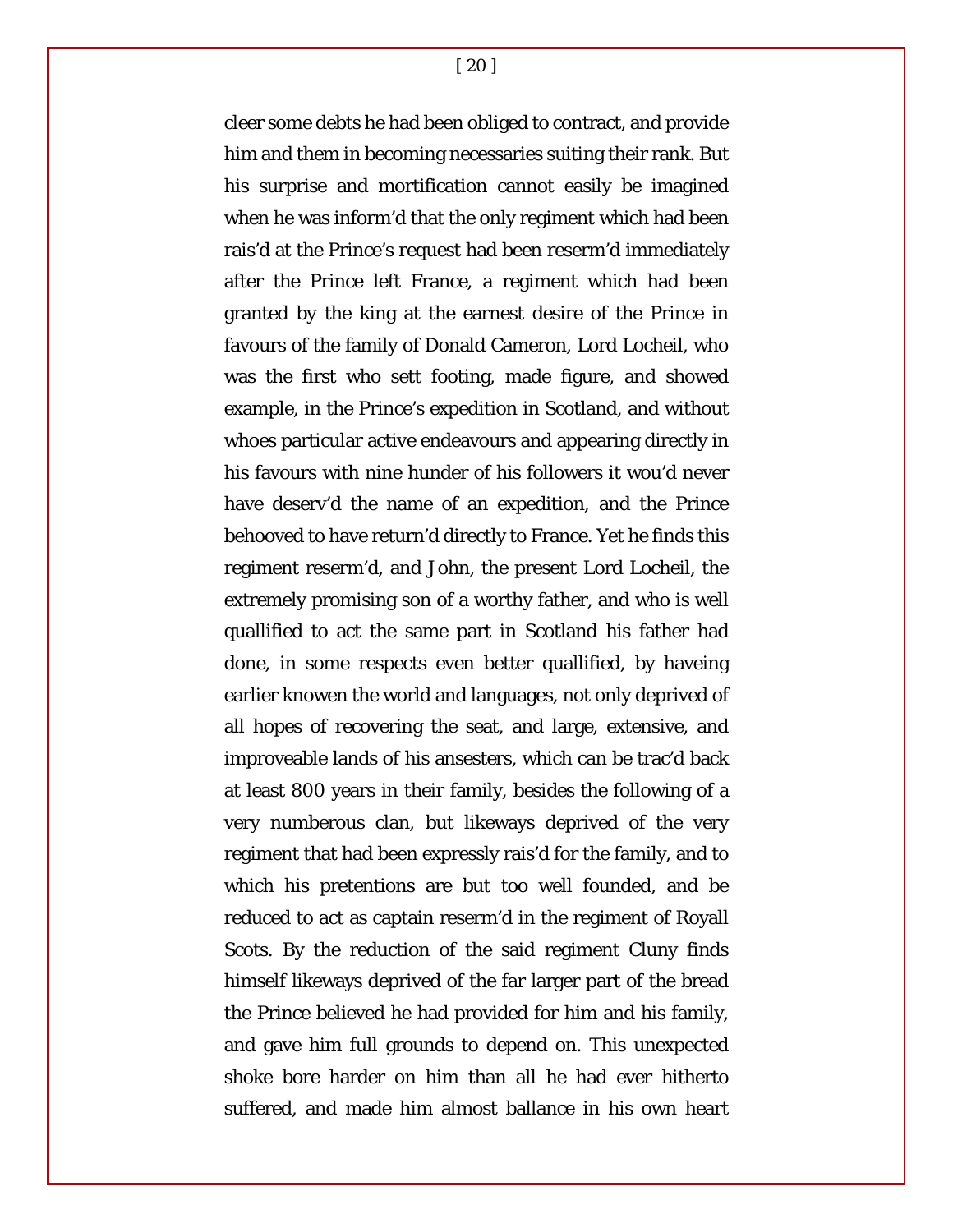[ 21 ]

whether he had not better suffered death in Brittain than live in France, and see his family and friends in want. Reason, however, and patience, by degrees took place, and the school of sufferings which he had so long been prov'd in quallified him to suffer more. He then did not in the least question but the arrears of his appointments of 1800 livres a year as lieutenant-colonel en suite of the regiment of Royall Scots, to which regiment he was told he had been annexed upon the reduction of Locheil's regiment wou'd be ordered him upon asking it. Accordingly, he made out a memoire of his request, Lord Lewis Drummond of Melfort, colonel of the Royall Scots, presented him and it to the minister, who received both with goodness and affability, and gave such assurances that he wou'd soon consider the case as left Cluny no room to think their wou'd be the least hesitation in a matter where justice appear'd so much in his favours that there could be no grounds for hesitating. He waited an answer for some considerable time with patience; but his patience, tho' it had been so often tryed, began at last to weart out, so he then followed the Court, renewed and continued his solicitations for several months with no better success; during the intervalls whereof he found so much time on his hands that many anxious reflections intruded on his mind, even against his inclinations. He cou'd not help comparing his present with his former situation; he saw himself reduced to solicite low bread at a foreign court; whereas the time had but lately been that he wou'd not have moved a step from his own house for the best regiment France cou'd afford him, and that no nation in Europe could put him at the head of a better regiment than that which his birth and the custom of the country had given him an unquestionable right to command. These mortifying reflections were soon after augmented by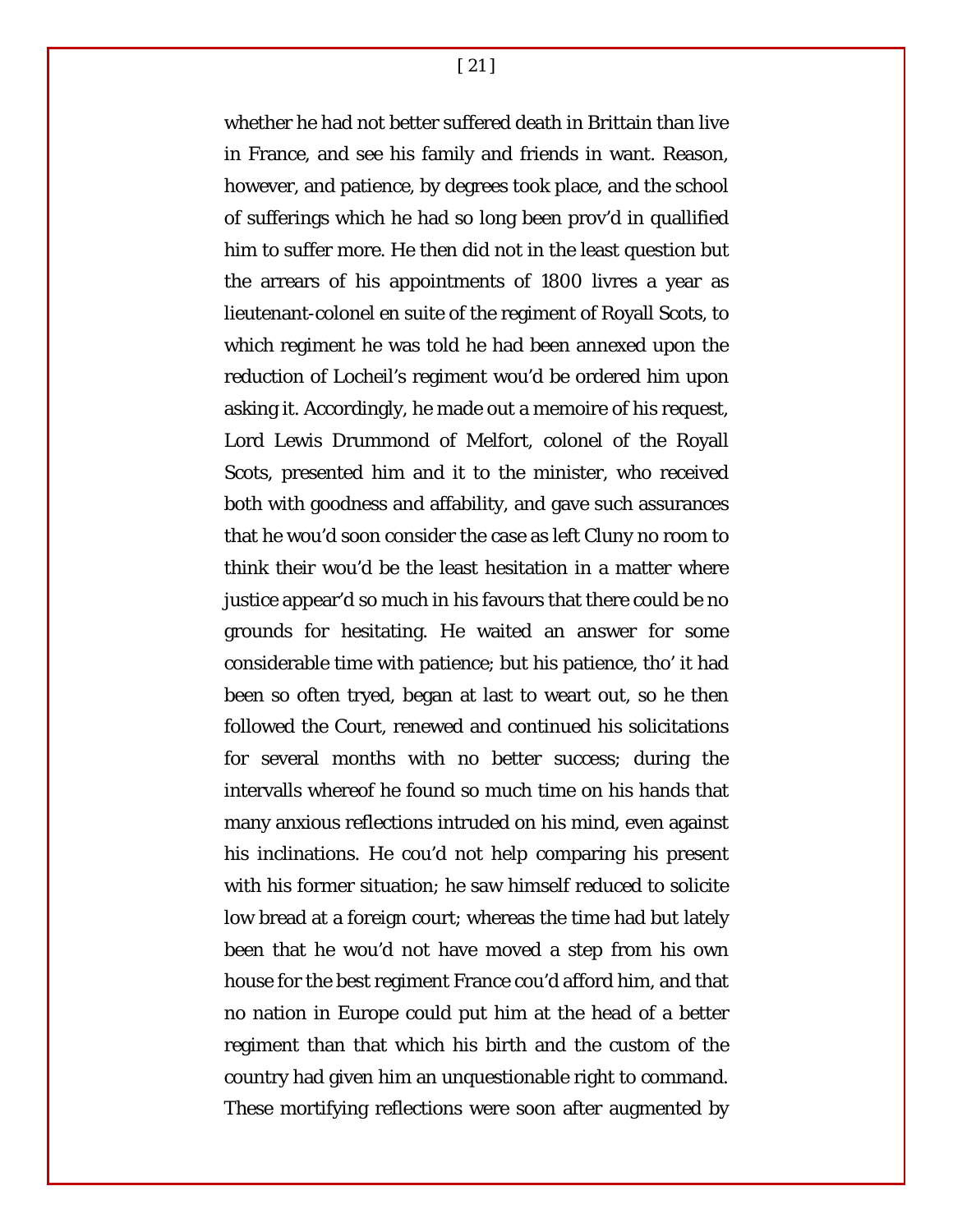[ 22 ]

nottice being given him that the minister had all the inclination in the world to do him service, but that he found his hands tyed up by rules which admitted of no claim to arrears by any person who had never join'd his regiment. He then found himself worse than ever; and altho' he did not doubt but these rules might be right in their foundation, and very applicable to such as out of folly or wantoness forbore to join their regiments, yet that being far from his case, he cou'd not conceive by what rule either in reason or in justice these rules cou'd be applyed to him who had been made lieutenant-colonel of Lord Locheil's regiment, for no other reason than in consequence of his ready obedience to his Prince's commands. In consequence of his obedience to the same commands he stayed in Scotland, and was thereby absolutely debar'd from haveing it in his power to join the regiment, and in obeying these commands underwent a continued nine years' compagne of hardships and sufferings, beyond comparison severer than any officer in the French service cou'd possibly have occasion to undergo even during the warmest war, so that it may easily be conceived his stay was no choice in him: for so obnoxious are he and his followers to the Government that to this hour they continue their searches for and resentment against him, scarce allowing themselves to believe that he has left the country, or that, if he has, he may not still return during these times of disturbance and give them more trouble than ever. He is conscious that the Prince well knows his zeall and that of his followers, as well as their sufferings, and that if it were in his power to provide for them he wou'd allow non of them to be in want. He readily agrees that disobedience to commands deserves punishment; but to his surprise his punishment comes from giveing a ready obedience to the person who he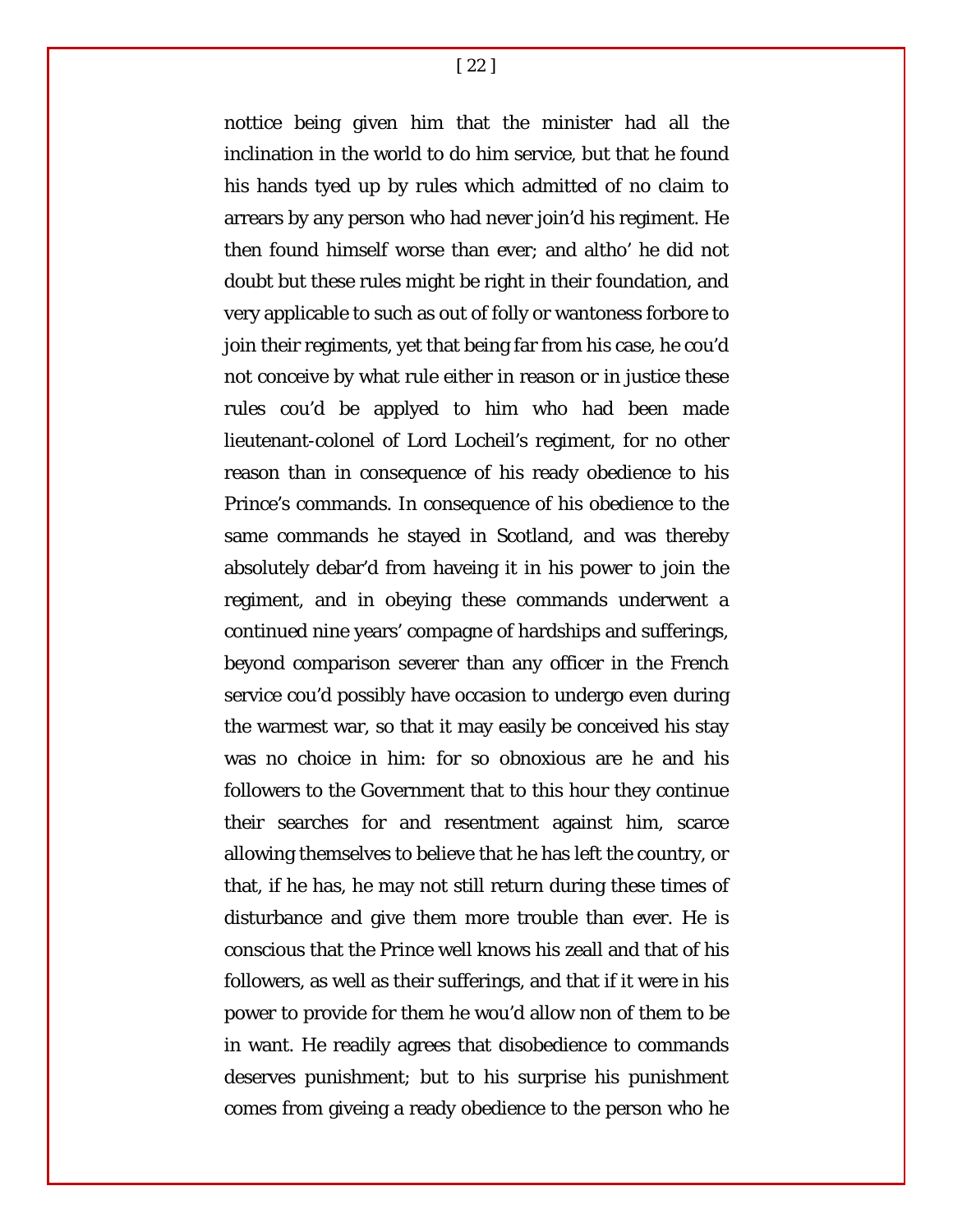[ 23 ]

believes had the best and only right to command him, particularly while he remained in Scotland. At last, however, after eight months' attendance and almost daily solicitations, notice was given him by my Lord Clare that the minister had condescended to give him 6000 livres by way of gratification, out of the extraordinarries of war, but even that not to be payed him to such time as he shall join the regiment; from which time, and not till then, was to have access to the course of his pension of 1800 livres. He acknowledges himself under so great obligations to my Lord Clare that he never mentions his name without all the warmness of gratitude, beleiving he ows even the 6000 livres to his sympathysing disposition and endeavours, tho' at same time it scarce exceeds a third part of his well-founded claim, and still its not being-payed him while at Paris leaves him in as great straits as ever. By a nine months' stay and solicitations he had contracted debt to near the value, and is still obliged to contract more before it can be in his power to put himself in a condition to join the regiment. But yet necessity behooved to be complyed with, and fate submitted to however hard; so by the assistance of friends he is equipt and gone to the regiment, where he is sorrie to find himself tyed down to an unactive, melancholly life, haveing no command, nor the least thing to do; much the reverse of what has always been his practice. But what affects him most is the present situation of a deserving lady, with whom he has long lived affectionately in great ease, in plentie, and in honour, with perhaps a hundred servants attending their commands, now reduc'd to live in a cottage in Scotland, with her young family continually disturb'd with a captain's command of the military, one of the 24 garrisons before mentioned, as speys on her, and he so far from being in a condition to bring her or them hither, or to support them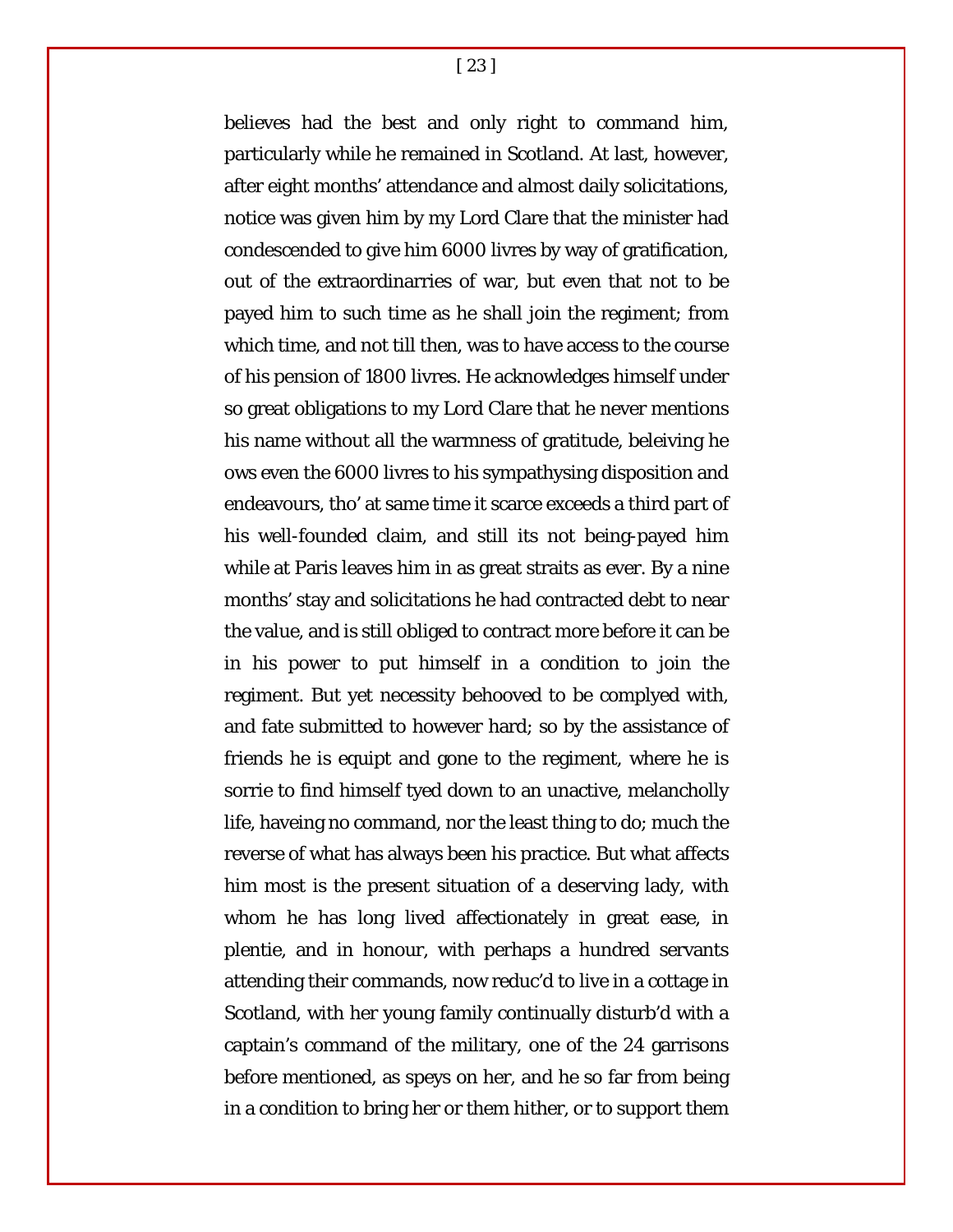if brought, that he finds 1800 livres of appointments, which by retentions scarce exceeds 1600, with difificultie will allow himself bread, without affording a single servant to clean his shoes.

Before concluding, perhaps the reader would be anxious to have some short account of Badenach, the country in which Clunie's estate lies, and in what manner the Prince lived while there. Its name Badenach signifies, in the language of the country, bushes of wood, by which the face of it in former times was mostly covered. It lies in the province of Inverness, about mid-way betwixt the east and west seas by which the island of Brittain is surrounded. It is computed from 28 to 30 miles in length east and west, and in some places 18 to 20 in breadth south and north, mountains and valleys included, each of which computed miles may be considered near a league in France. It is inhabited mostly by his clan and followers, who are generall observed by strangers to be the talest and most robust men in Scotland. Somewhat to the westward of the centre of this country was the seat of the family, the Chateau de Cluny, now reduced to ruins by Cumberland, is situated in an agreeable manner on a rising ground, on the north bank of the river Spey, which traverses the country from west to east, the south front of the chateau overlooks the river, makeing many delightfull serpentine windings along several miles of the largest beautifull meadows that are to be found in these parts. The river afforded salmond and other fishes for his table, the neighbouring mountains and forrests afforded him venison and game of all kinds, and his own flocks and heards boucherie meat at command. Round this chateau, at different distances, were the seats and habitations of his friends and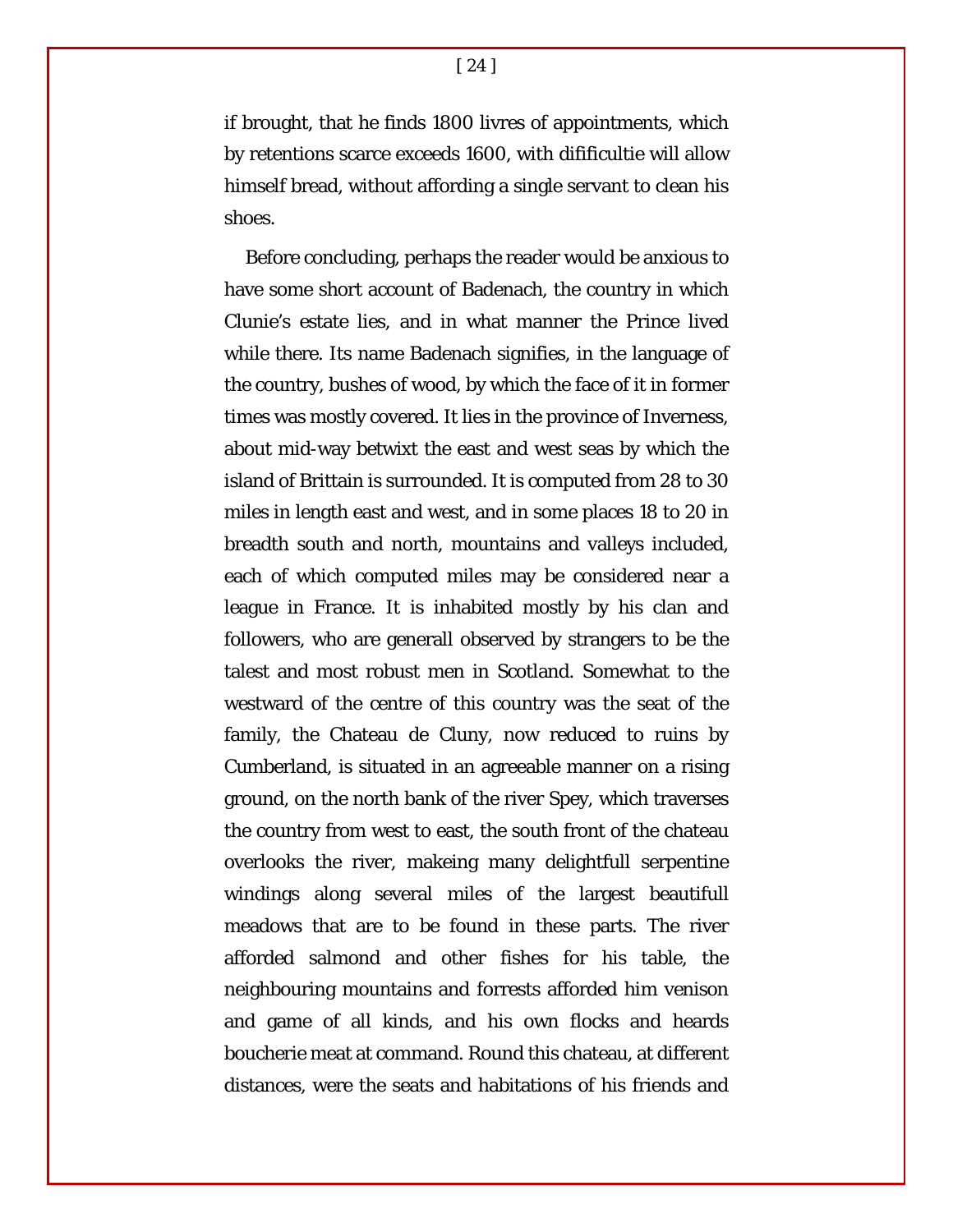[ 25 ]

followers, who respected and rever'd him as their common father; with pleasure they received his comands, which, from the ties of affection and from a personal esteem they obeyed as a duty. In points of property his decisions were acquiesced in with chearfullness; he was the arbiter of their differences, the reconciler of their animosities, nor was there any one marriage, or a deathbed settlement, believed valid without his approbation.

About five miles to the south-westward of his chateau commenc'd his forrest of Benalder, plentifully stock'd with dear—red, hares, moor-foul, and other game of all kinds, beside which it affords fine pasture for his numberous flocks and heards. There also he keeps a harras of some hundred mares, all which, after the fatal day of Culoden, became the pray of his enemies. It contains an extent of many mountains and small valleys, in all computed about 12 miles long east and west, and from 8 to 10 miles in breadth, without a single house in the whole, excepting the necessary lodges for the shepherds who were charg'd with his flocks. It was in this forrest where the Prince found Cluny with Locheill in his wounds, and other friends under his care. Cluny observed on this occasion an instance of the Prince's never-failing prudent caution and presence of mind. Lord Locheill, he, and the others, advanced to receive him in the respectfull manner justly due his Royal Highness; "My dear Locheill," says he immediately, "no ill plac'd ceremony at present I beg of you, for it is hard to say who may at this moment eye us from these surrounding mountains."

How soon the joy conceived on seeing the Prince in safety and in health gave room for cooler reflections Cluny became anxious about his future health and safety. He was afraid that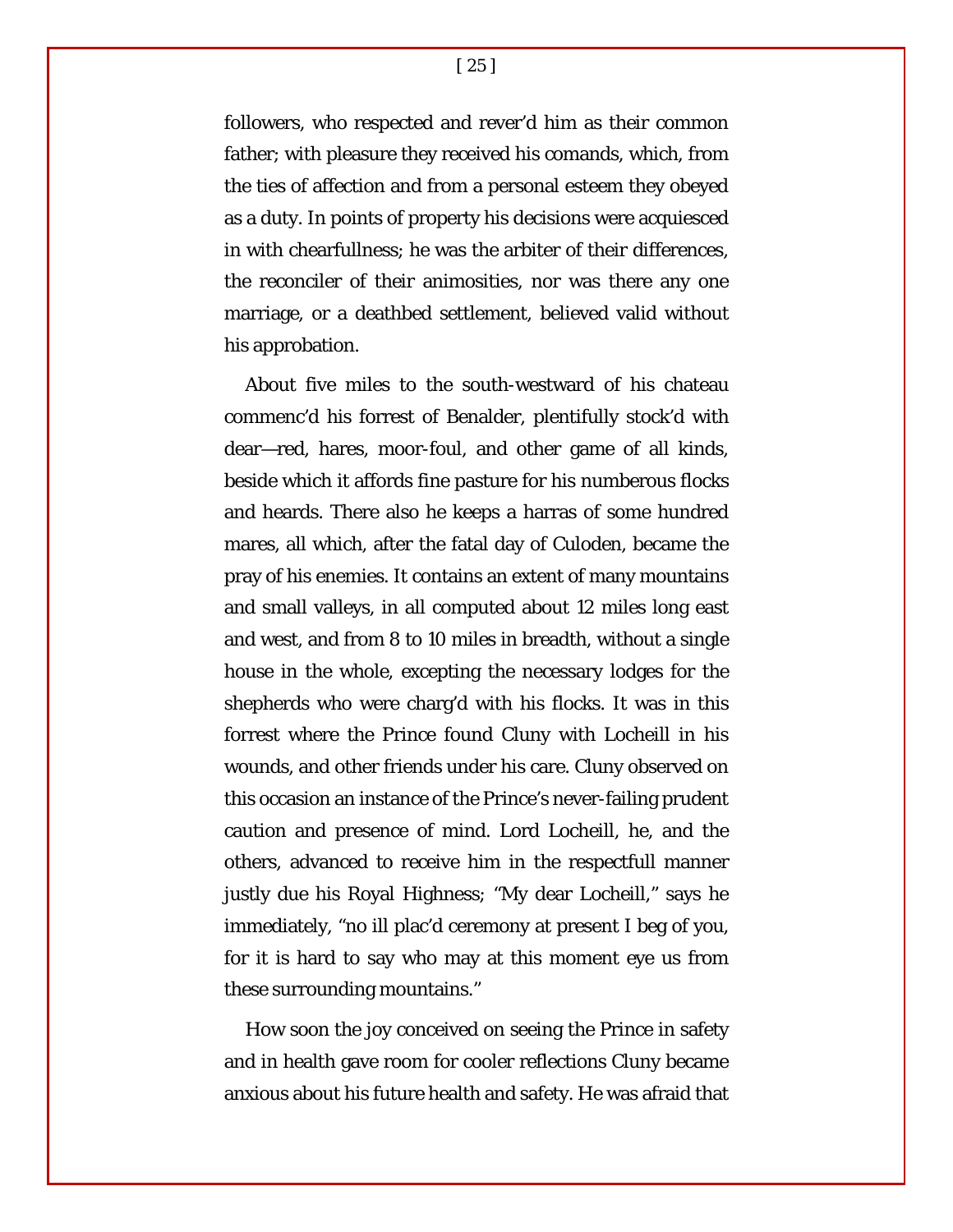[ 26 ]

his constitution might not suit with lying on the ground or in caves, so was solicitous to contrive a more comfortable habitation for him upon the south front of one of these mountains, overlooking a beautifull lake of 12 miles long. He observed a thicket of holly wood; he went, viewed, and found it fit for his purpose; he caused immediately wave the thicket round with boughs, made a first and second floor in it, and covered it with moss to defend the rain. The uper room serv'd for salle à manger and bedchamber, while the lower serv'd for a cave to contain liquours and other necessaries; at the back part was a proper hearth for cook and backer, and the face of the mountain had so much the colour and resemblance of smock, no person cou'd ever discover that there was either fire or habitation in the place. Round this lodge were placed their sentinels at proper stations, some nearer and some at greater distances, who dayly brought them notice of what happened in the country and even in the enemie's camps, bringing them likewise the necessary provisions, while a neighbouring fountain supplied the society with the rural refreshment of pure rock watter. As, therefore, an oak tree is to this day rever'd in Brittain for having happily sav'd the grand uncle Charles the Second from the pursuits of Cromwell, so this holly thicket will probablie in future times be like-ways rever'd for having saved Prince Charles the nephew from the still more dangerous pursuits of Cumberland, who show'd himself on all occasions a much more inveterate enemy. In this romantick humble habitation the Prince dwelt when news of the ships being arrived reached him. Cluny convoyed him to them with joy, happy in having so safely plac'd so valuable a charge; then return'd with contentment, alone to commence his pilgrimage, which continued for nine years more. And now, notwithstanding the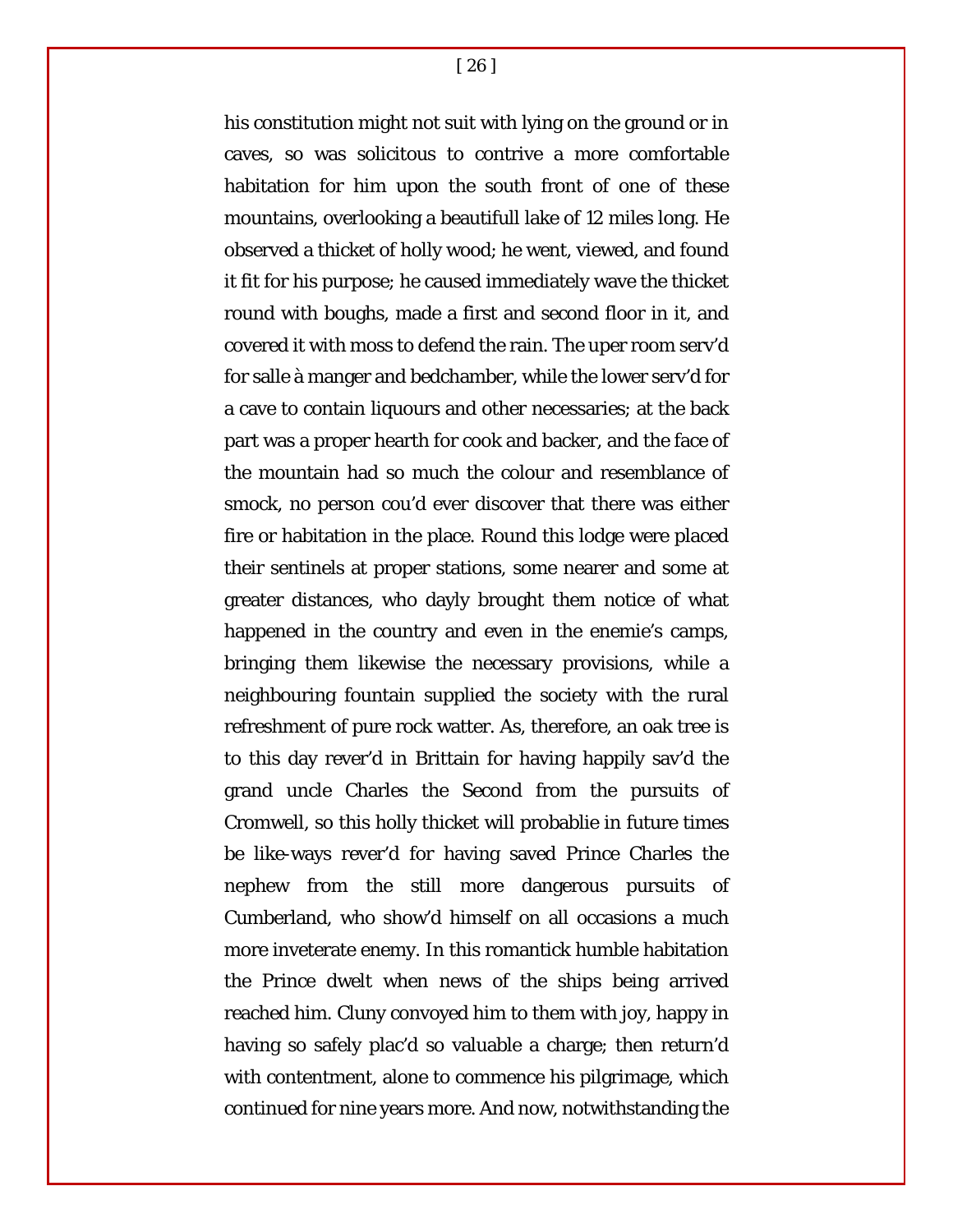very great difference of his present situation and circumstances to what they once were, he is always gay and chearfull; consious of having done his duty he defys fortune to make him express his mind unhappy, or so much as make him think of any action below his honour.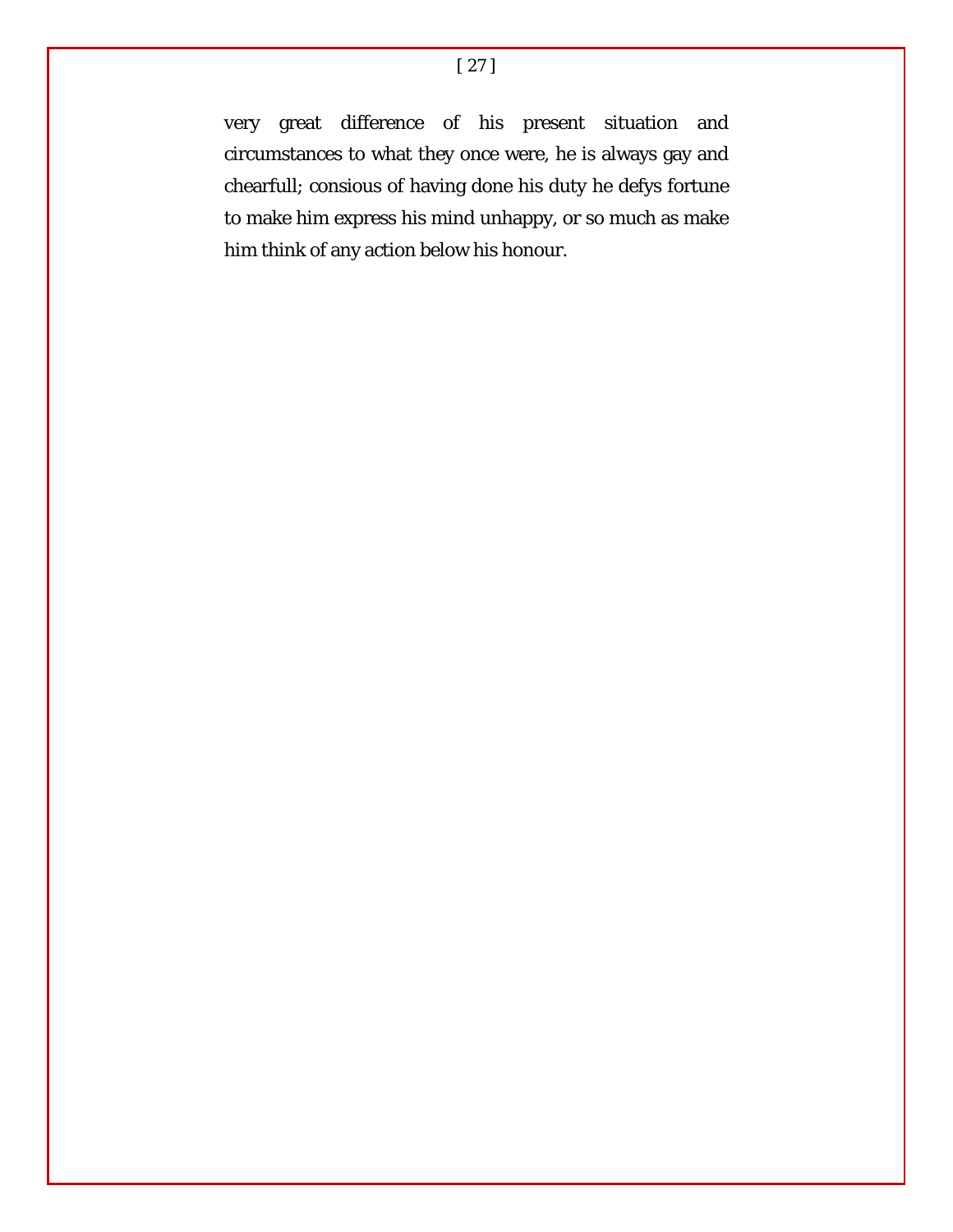

HIS not being intended as a historie of the Prince's THIS not being intended as a historie of the Prince's expedition, the small beginning it arose from, the two surprising battles he gain'd, the taking the city of Edinburgh, capitale of Scotland, the taking the city and citadale of Carlisle, those of Inverness and Fort-Augustus, besides many oyr smaller advantages, and marching on foot from the north parts of Scotland, carrying all before him, to the city of Derby, a short way of London, where he made the Ministrie and Government tremble, the publick funds fall, for non wou'd buy them, the Bank of England stop payments, and his rival shake upon the throne, in so much that terror seis'd the whole, and shipping was prepared to carry the Prince and Princess of Wales with their young family to Hanover, and kept the field for near nine months against all the powers of Great Brittain, which was assisted even by a considerable foreign force both of Hessians and Hollanders, while he was supported only by so few that at no time his army exceeded six thousand men; and money, the sinnows of war, was even wanting to pay these, while at sametime his rival had the whole treasure of England at command. Glorious as these facts are, both for the Prince and those who assisted him in performing them, I shall leave them to some other hand who is better provided in materials, so shall only mention one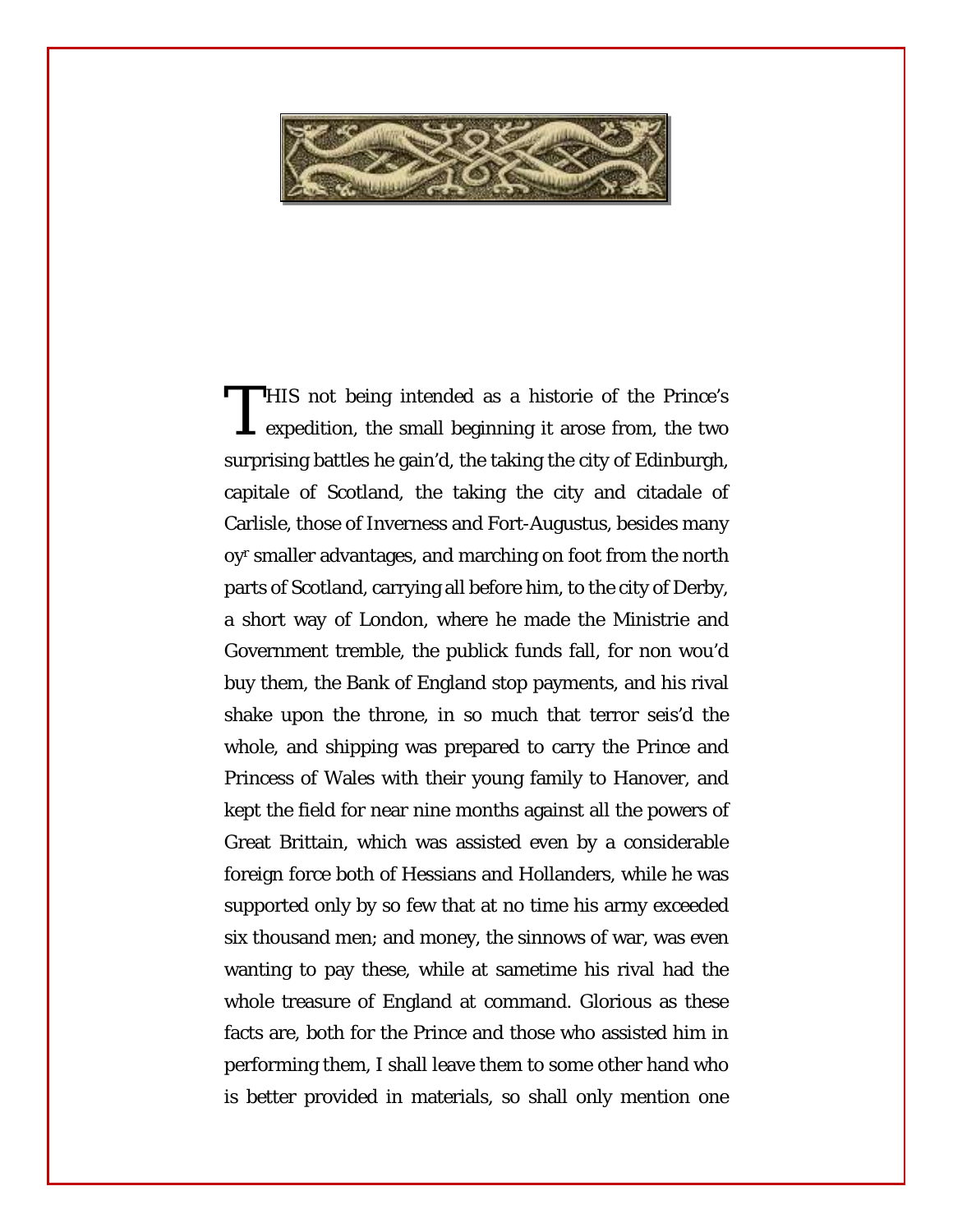action in which Mons. de Cluny and his tribe haveing been the only performers, and being a remarkable instance of what the Highlanders are capable off, sufficiently answers my present purpose.

In the Prince's return from Derby back towards Scotland, my Lord George Murray, lieutenant-general, chearfully charg'd himself with the command of the rear, a post which, altho' honourable, was attended with great danger, many difficulties, and no small fatigue; for the Prince, being apprehensive that his retreat to Scotland might be cut off by Marischal Wade, who lay to the northward of him with an armie much supperiour to what H.R.H. had, while the Duke of Cumberland, with his whole cavalrie, followed hard in the rear, was obliged to hasten his marches. It was not therefore possible for the artillerie to march so fast as the Prince's army in the depth of winter, extremely bad weather, and the worst roads in England, so mi Lord George was obliged often to continue his marches long after it was dark almost every night, while at the same time he had frequent allarms and disturbances from the Duke of Cumberland's advanc'd parties. Towards the evening of the 28th December 1745 the Prince entered the town of Penrith, in the province of Cumberland. But as Lord George Murray could not bring up the artilrie so fast as he wou'd have wished, was obliged to pass the night six miles short of that town, together with the regiment of Mons. MacDonel, Barron de Glengarrie, which that day happened to have the arrear gaurd. The Prince, in order to refresh his army, and to give mi Lord George and the artilerie time to come up, resolved a sejour the 29th at Penrith, so ordered his little army to appear in the morning under arms in order to be reviewed, and to know in what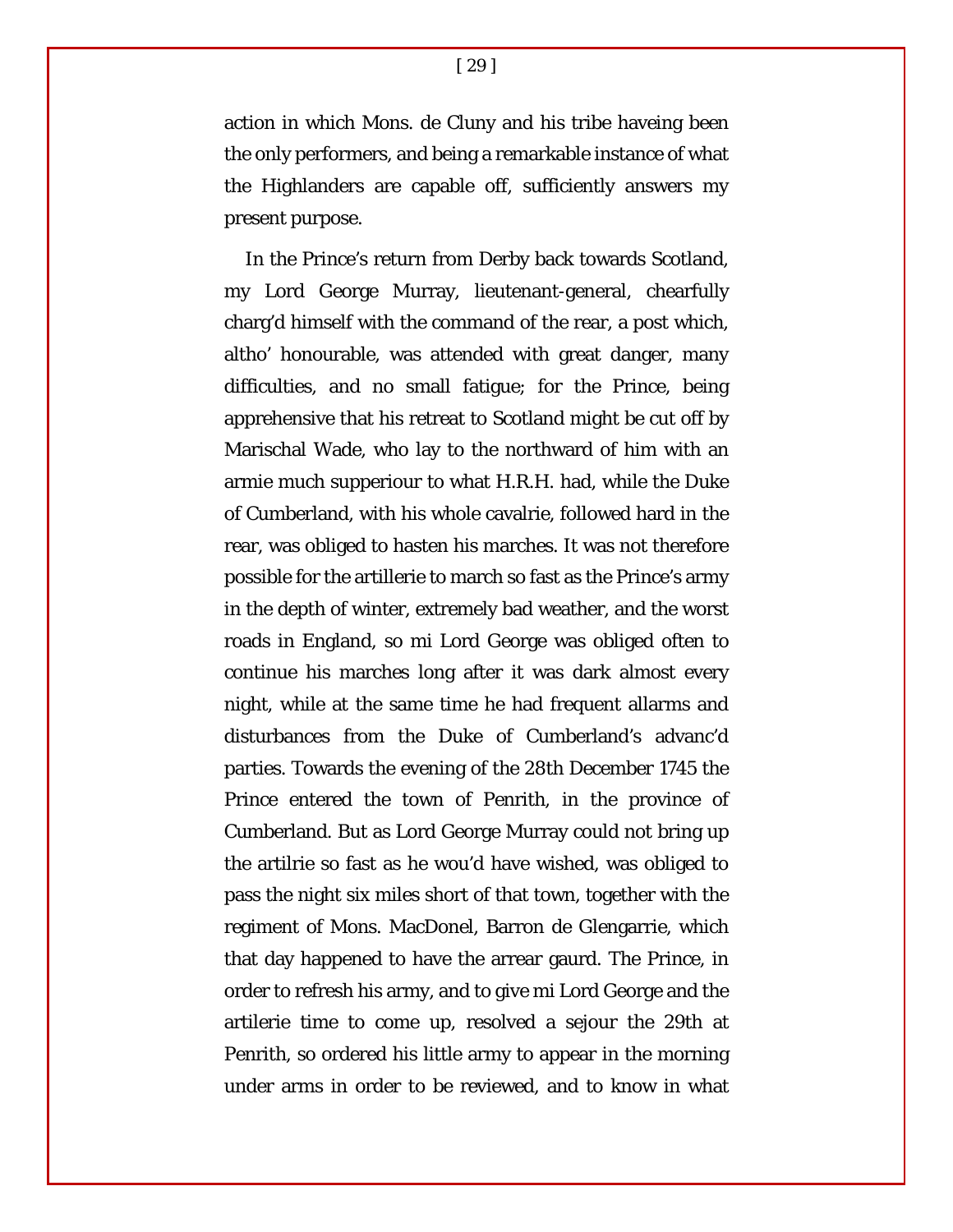[ 30 ]

manner the numbers stood from his having entered England. It did not at that time amount to 5000 foot in all, with about 400 cavalrie, compos'd of the noblesse, who serv'd as volunteers; part of whom formed a first troop of gaurds for the Prince, under the command of mi Lord Elchoe, now Comte de Weems, who, being proscribed, is presently in France. Another part formed a second troup of gaurds under the command of mi Lord Balmirino, who was beheaded at the Tower of London. A third part serv'd under mi Lord le Comte de Kilmarnock, who was likeways beheaded at the Tower. A fourth part served under mi Lord Pitsligo, who is also proscribed; which cavalrie, tho' very few in numbers, being all noblesse, were very brave, and of infinite advantage to the foot not only in the day of battle but in serving as advanced gaurds on the several marches, and in patrolling dureing the night on the different roads which led towards the towns where the army happened to quarter. While this small army was out in a body on the 29th December upon a rising ground to the northward of Penrith passing review, Mons. de Cluny, with his tribe, were ordered to the Bridge of Clifton, about a mile to the southward of Penrith, where, after haveing pass'd in review before Mons. Pattullo, who was charged with the inspection of the troops, and was likeways quartermaster-general of the army, and is now in France, they remained under arms waiting the arrival of mi Lord George Murray with the artilirie, whom Mons. de Cluny had orders to cover in passing the bridge. They arrived about sunsett, closely pursued by the Duke of Cumberland with the whole body of his cavalrie, reckoned upwards of 3000 strong, about a thousand of whom, as near as might be computed, dismounted in order to cut off the passage of the artillirie towards the bridge, while the Duke and the others remained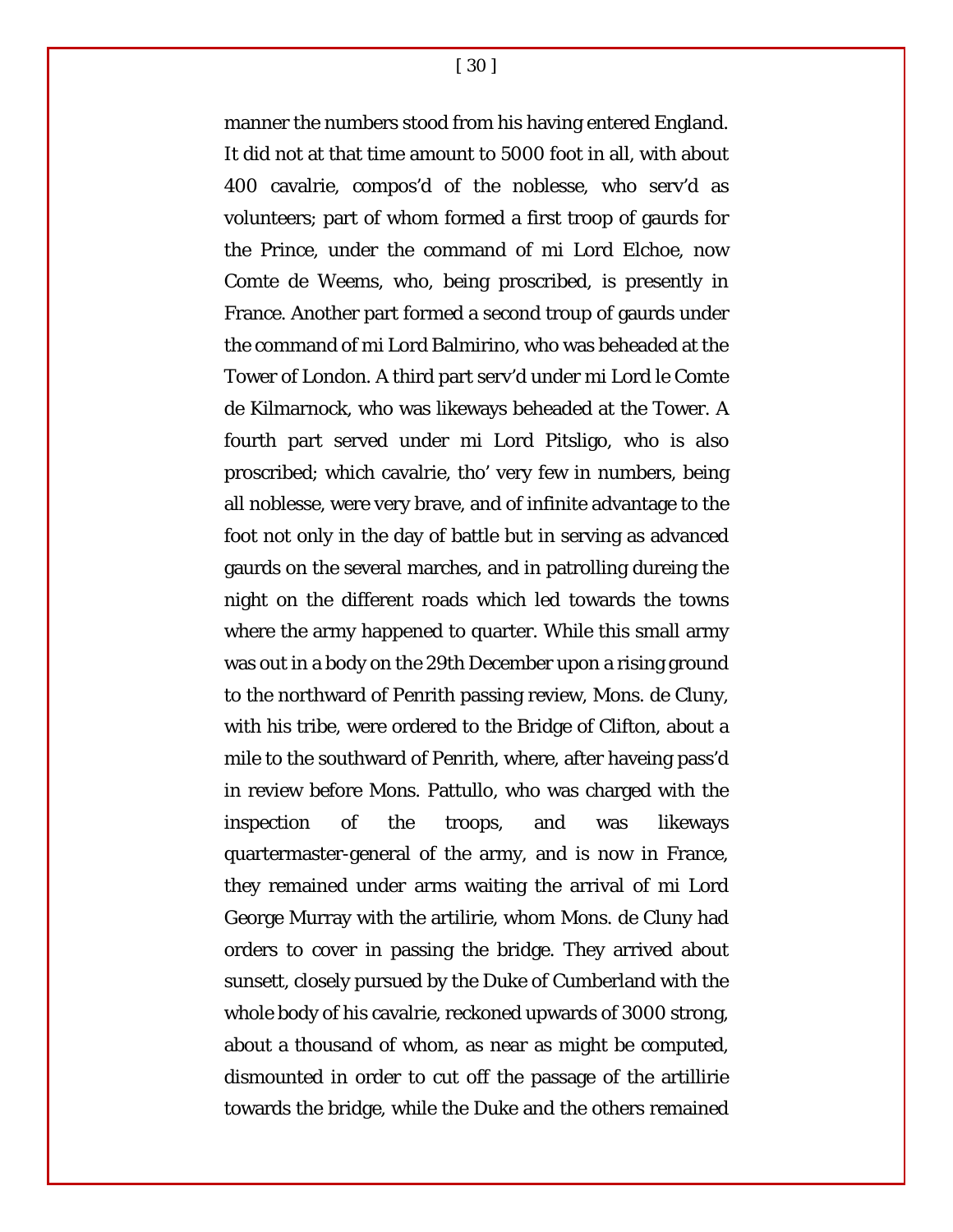[ 31 ]

on horseback in order to attack the rear; mi Lord George Murray advanced, and altho' he found Mons. de Cluny and his tribe in good spirits under arms, yet the circumstance appeared extremely delicate. The numbers were vastly unequall, and the attack seem'd very dangerous, so mi Lord George declined giving orders to such time as he ask'd Mons. de Cluny's oppinion. "I will attack them with all my heart," says Mons. de Cluny, "if you order me." "I do order it then," answered mi Lord George, and immediately went on himself along with Mons. de Cluny and fought sword in hand on foot at the head of the single tribe of Macphersons. They in a moment made their way through a strong hedge of thorns, under the cover whereof the cavalrie had taken their station; in the struggle of passing which hedge mi Lord George Murray, being dress en Montagnard, as all the army were, lost his bonet and wig, so continued to fight bareheaded during the action. They at first made a brisk discharge of their firearms on the enemy, then attacked them with their sabres, and made a great slaughter a considerable time, which obliged Cumberland and his cavalrie to fly with precipitation and in great confusion, in so much that if the Prince had been provided in a sufficient number of cavalrie to have taken advantage of the disorder, it is beyond question that the Duke of Cumberland and the bulk of his cavalrie had been taken prisoners. By this time it was so dark that it was not possible to view or number the slain who filled all the ditches which happened be on the ground where they stood, but it was computed that, besides those who went off wounded, upwards of a hundred at least were left on the spot, among whom was Colonel Honywood, who commanded the dismounted cavalrie, whose sabre of considerable value Mons. de Cluny brought off and still preserves, and his tribe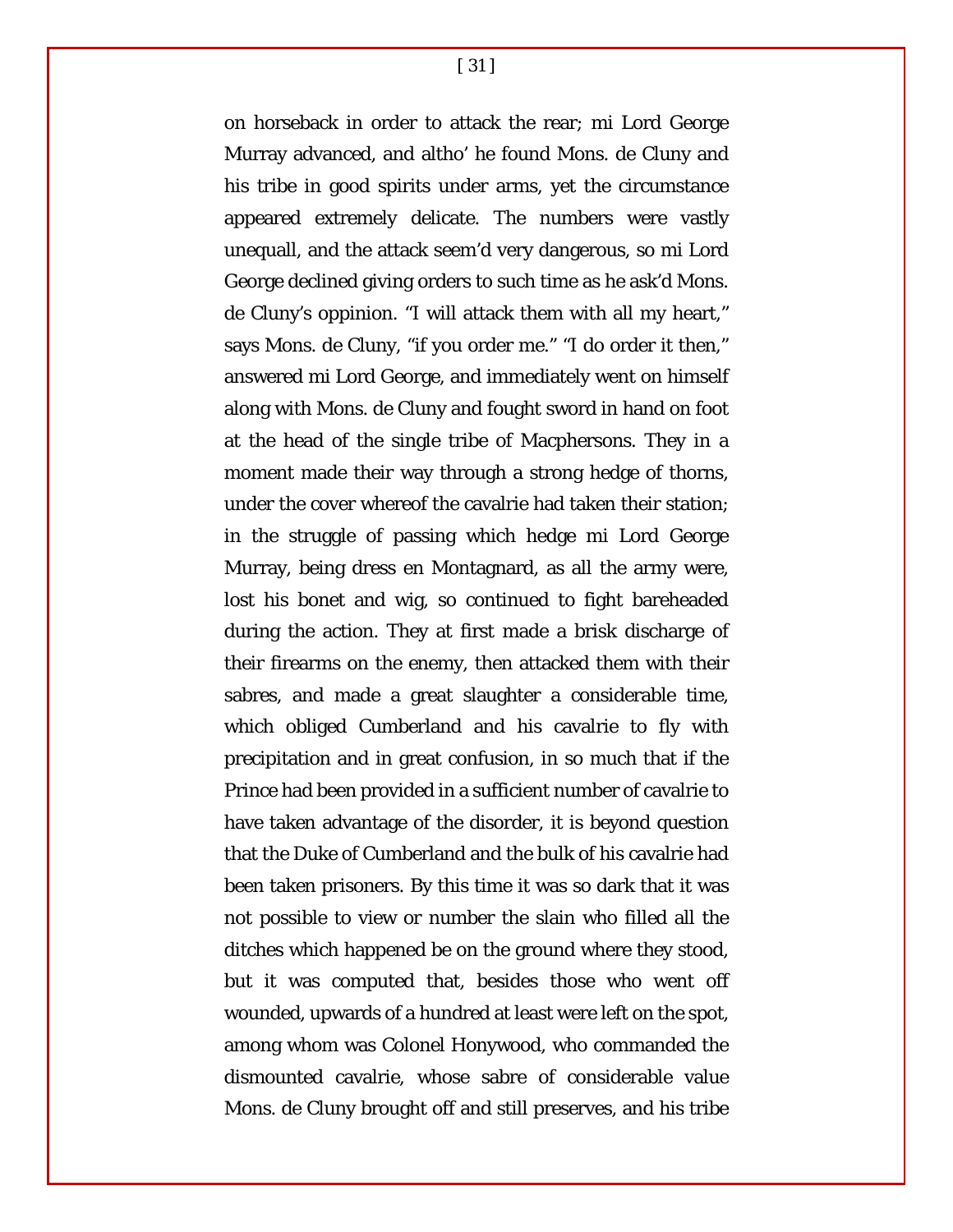[ 32 ]

likewise brought off many arms; the colonel was afterwards taken up, and his wounds being dress'd, with great difficultie recovered. Mons. de Cluny lost only in the action men, of whom haveing been only wounded fell afterwards into the hands of the enemy and were sent as slaves to America, whence severals of them returned, and one of them is now a sergeant in the regiment of Royal Scots. Here soon the accounts of the enemie's approach had reach'd the Prince, H. R. H. had immediately ordered mi Lord le Comte de Nairne Brigadier, who, being proscribed, is now in France, with the three batalions of the Duke of Athol, the batalion of the Duke of Perth, and some other troups under his command, in order to support Cluny and bring off the artilirie. But the action was entirely over before the Comte de Nairn with his command cou'd reach nigh to the place. They therefore return'd all to Penrith, and the artilirie march'd up in good order. Nor did the Duke of Cumberland ever afterwards dare to come within a day's march of the Prince and his army during the course of all that retreat, which was conducted with great prudence and safety, when in some manner surrounded by enemies.

Altho' the Prince, however, acted wonders which astonished all Europe, and thereby had drawen against him the whole British troups from their campagnes in Flanders, also the Hessians and Hollanders above mentioned, yet it was not possible for him to resist so great a force with his small army, and whom he had not even money to pay, nor sufficient arms to put in their hands, neither was he supported by any foreign troups, excepting a very few from France, which joined him towards the end of the expedition, viz., the batalion of Royal Scots commanded by mi Lord John Drummond, which did not consist of full five hundred men,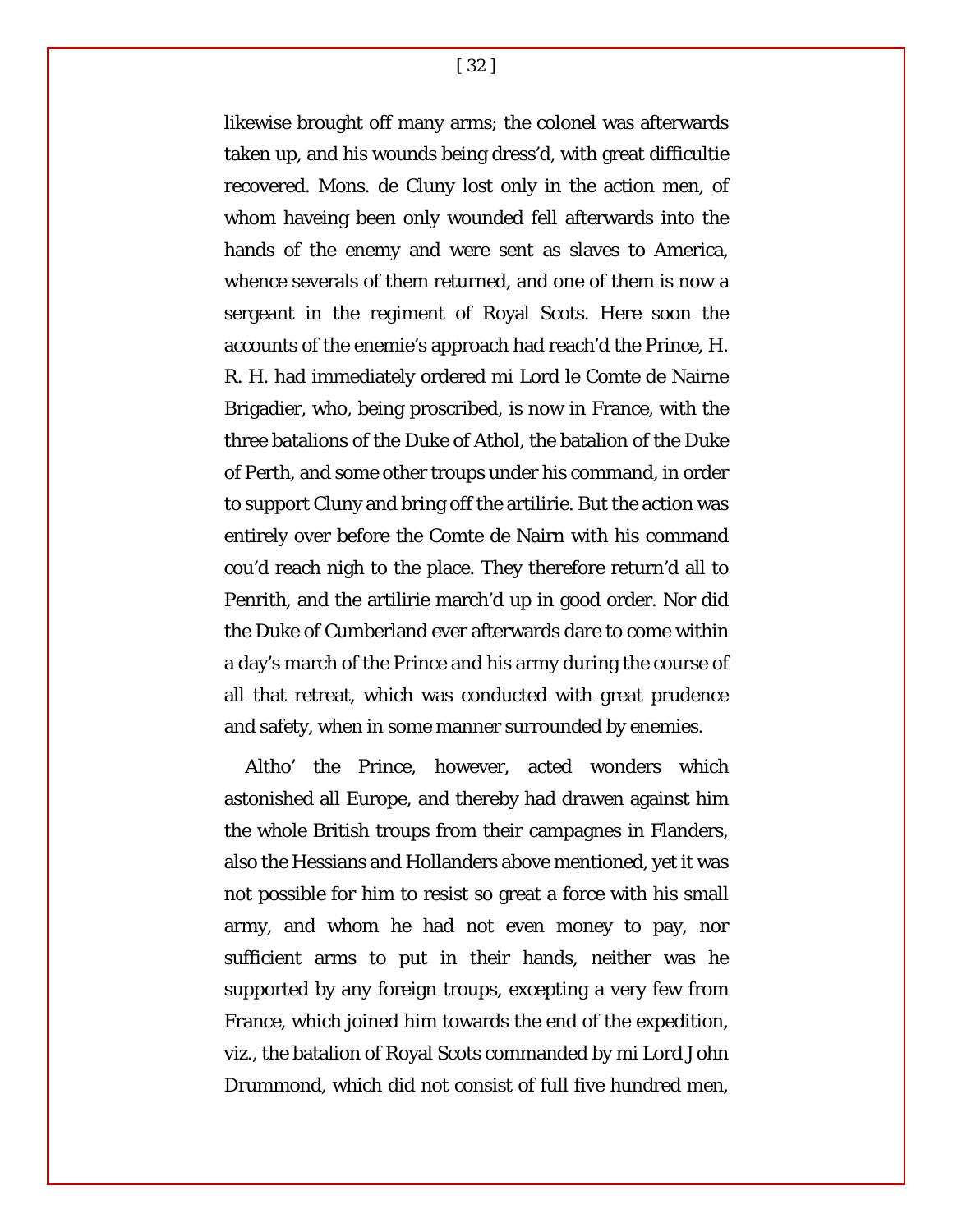and which, haveing been form'd only that season, cou'd scarce be so good as his own militia, or at least no better, and a few picquetts from the Irish brigade, many of whom had been intercepted and taken prisoners by the British fleet in their passage. So it need be no surprise that the fatal day of Culloden put a period to the whole, and obliged every single man to shift in the best manner he cou'd for himself.

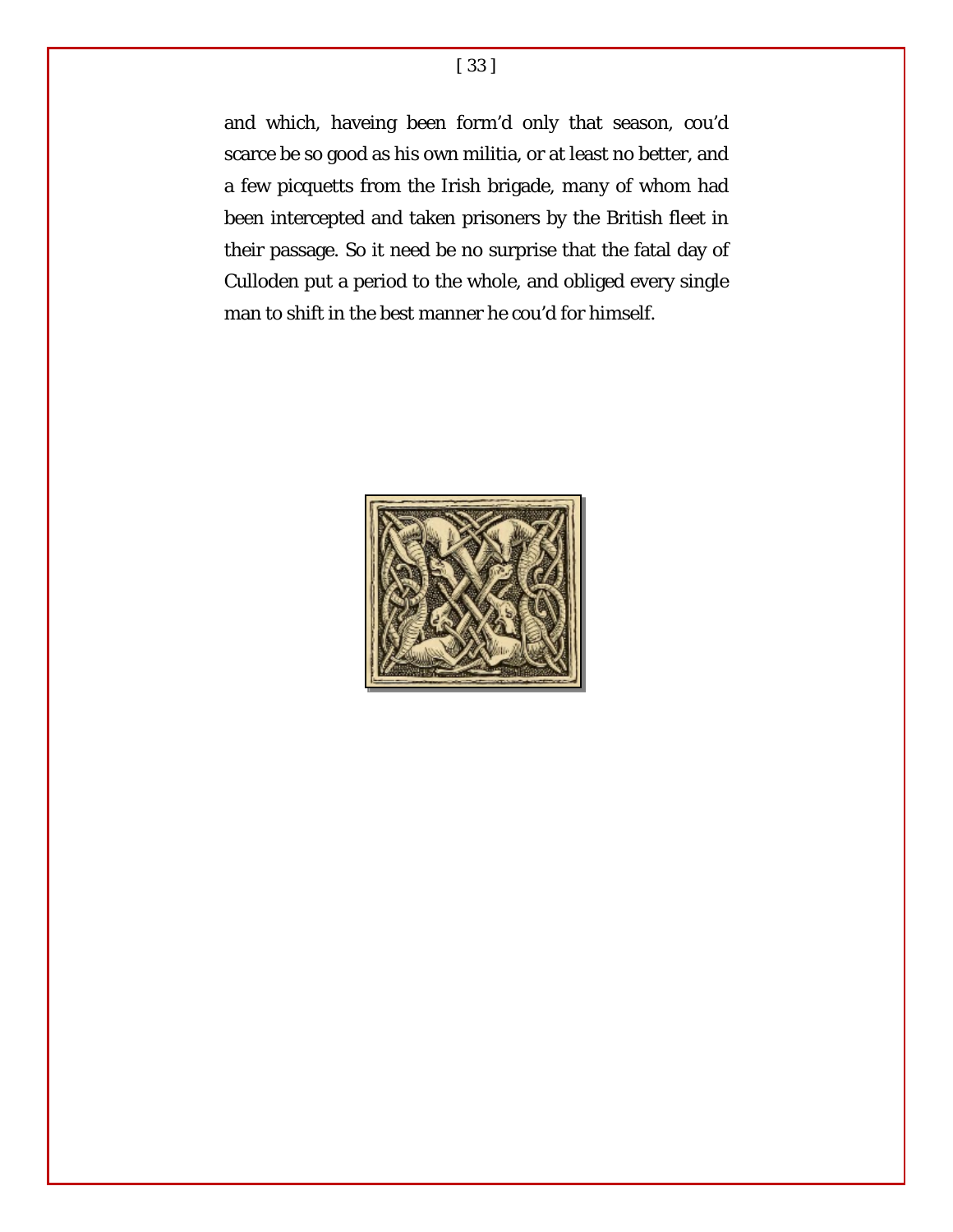

R. MACPHERSON, Baron of Cluny, Scotsman, Chief Lof the clan of his name, is so bold as to implore the king's favours, beseeching him to vouchsafe to hear the relation of what he has done and what he has suffered in the sight and to the knowledge of all those of his Nation. M

He received from his predecessors an inviolable attachment to the royal house of Stewart, and having dispis'd very advantageous offers which were made him by the Government for himself, his family, and his clan, before Prince Edward's arrivall in Scotland in 1745 he took arms and accompanied him at the head of his clan during all his expedition.

His R. H., who had advanc'd the length of Derby, within thirty leagues of London, having at that time General Wade behind him in the county of York, and the Duke of Cumberland coming down to meet him, both with forces infinitely superior to his, was oblig'd to retire. This Duke pursued him with all his cavalry, and had overtaken his rear-guard at Clifton, when the Baron of Cluny fell in upon him sword in hand at the head of his Highlanders, and entirely routed him, which was the preservation of the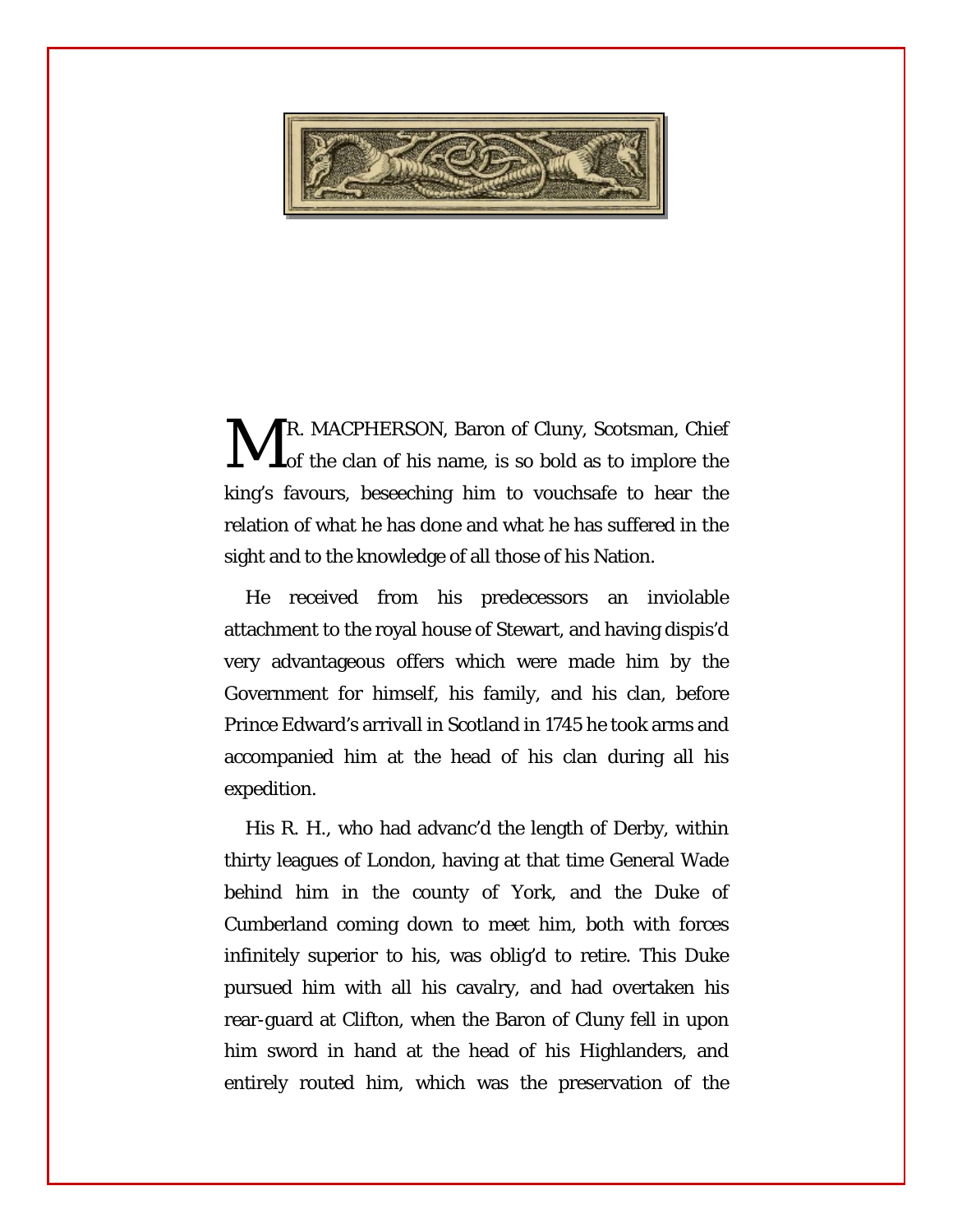Prince's army, and enabled it to make a safe retrait into Scotland.

After the unfortunate day of Culloden, the 27th Aprill 1746, which was so fatall to the just hopes of the Prince, the Baron of Cluny retired to his mountains of Badenoich, from the top of which he soon had the displeasure to see his country cruelly ravaged, the houses of his kindred and vassals reduced to ashes, their effects and their cattle plundered and carried off, the castle of his predecessors totally committed to the flames.

His wife, and children in the cradle, were reduced to wander from cottage to cottage, scarcely finding a place to shelter themselves from the injurie of the weather; his aged ffather, venerable and respected throughout the whole country, soon sunk under the weight of so many misfortunes, and he was deprived of this so valuable a comforter in his adversities.

His R. H. had wandered a long time in the mountains and desarts of the western isles of Scotland, almost always alone or accompyed with some common Highlanders, without cloaths or shoes, often lacking even the most homely subsistance, and in continual danger of falling into the hands of his enemies. At length, having got back to the continent of Scotland, he with much difficulty in the month of August joined the Baron of Cluny in his Badenoch hills. He found there, at least, the necessaries that he had for a long time stood in need of, and especially a secure azilum into a hutt of water-willows, which was made up for him, and where he stayed several weeks in so great secrecy that he was suppos'd to be at the same time eighty miles from thence, and where the soldiers made the most diligent searches for his person.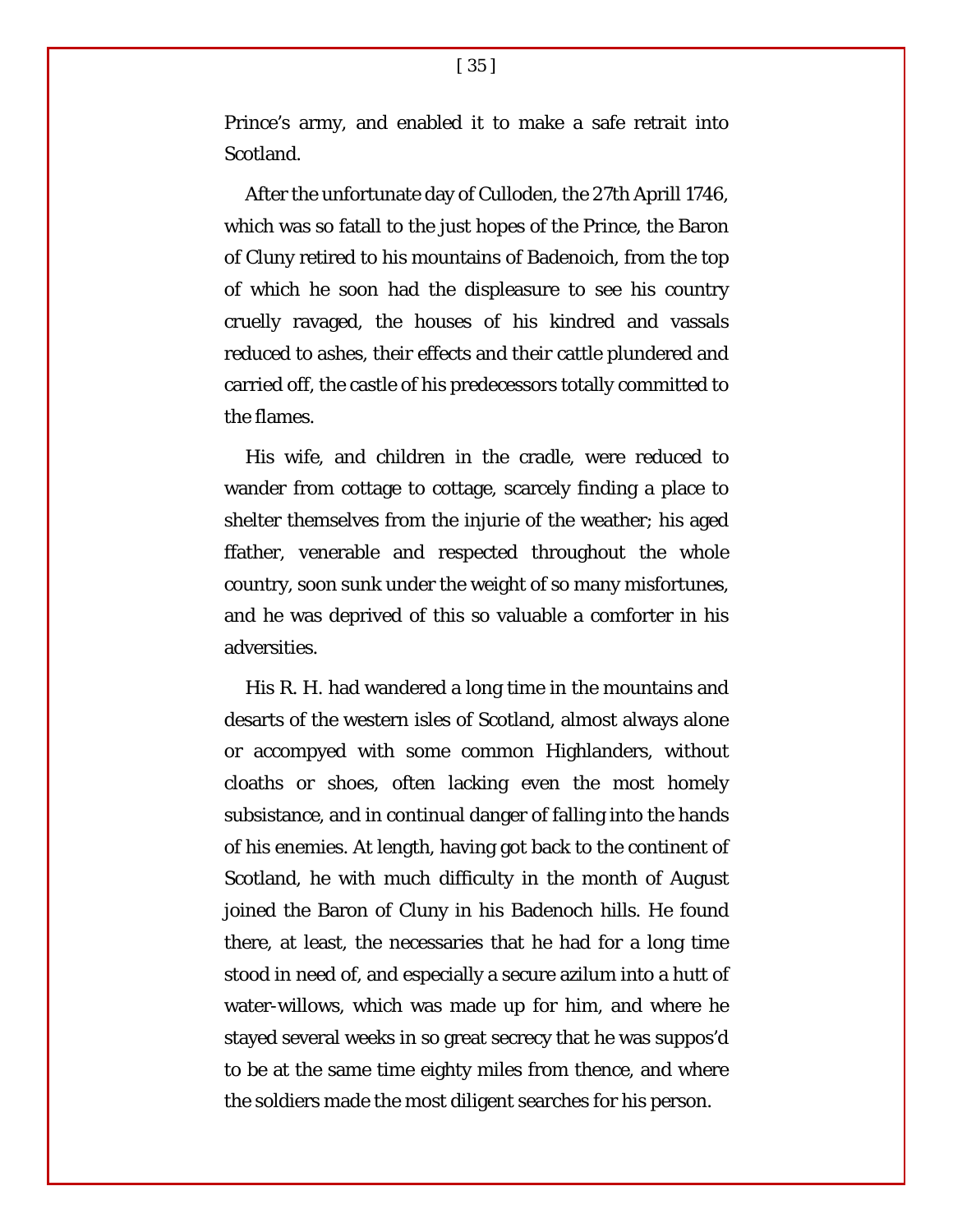The Baron of Cluny form'd even then a plan by which his R. H. might be kept in safety all winter in his mountains, secure from being surpris'd by those who sought after him; and having propos'd it to him, he answered, in a tone which denoted his satisfaction, that he reserv'd that for his last resource.

Happyly it was not necessary; the Prince got intelligence that two French ships were arrived upon the coast for to transport him; whereupon the Baron of Cluny sent immediately to advertize the Prince's scattered partisans, such as my Lord Lochiel, Colonel Cameron his brother, and other gentlemen of note that he had concealed amongst his kinsmen in divers places of his mountains in eighteen or twenty miles round. He got them together again about his R. H. in 24 hours' time, and having provided himself with provisions and guides, he accompany him on foot for the space of sixty miles, that is to say, near to sixty leagues French, to the place of his embarkation, the 30th September 1746.

He himself would have wished to attend his R. H. into France, but he commanded him to stay in Scotland, and to wait there till he shou'd hear from him, he obeyed his commands, altho' he foresaw all the dangers and inconveniences to which he exposed himself, and he return'd to his Badenoch mountains.

About a year after his R. H. found means to send him word to remain still in Scotland untill he himself shou'd write to him; that in the meantime for to help to support himself and his family till he cou'd procure him a more suitable situation, he had caused him to be appointed lieut.-colonel of his cousin my Lord Locheil's regiment in France, which salary shou'd be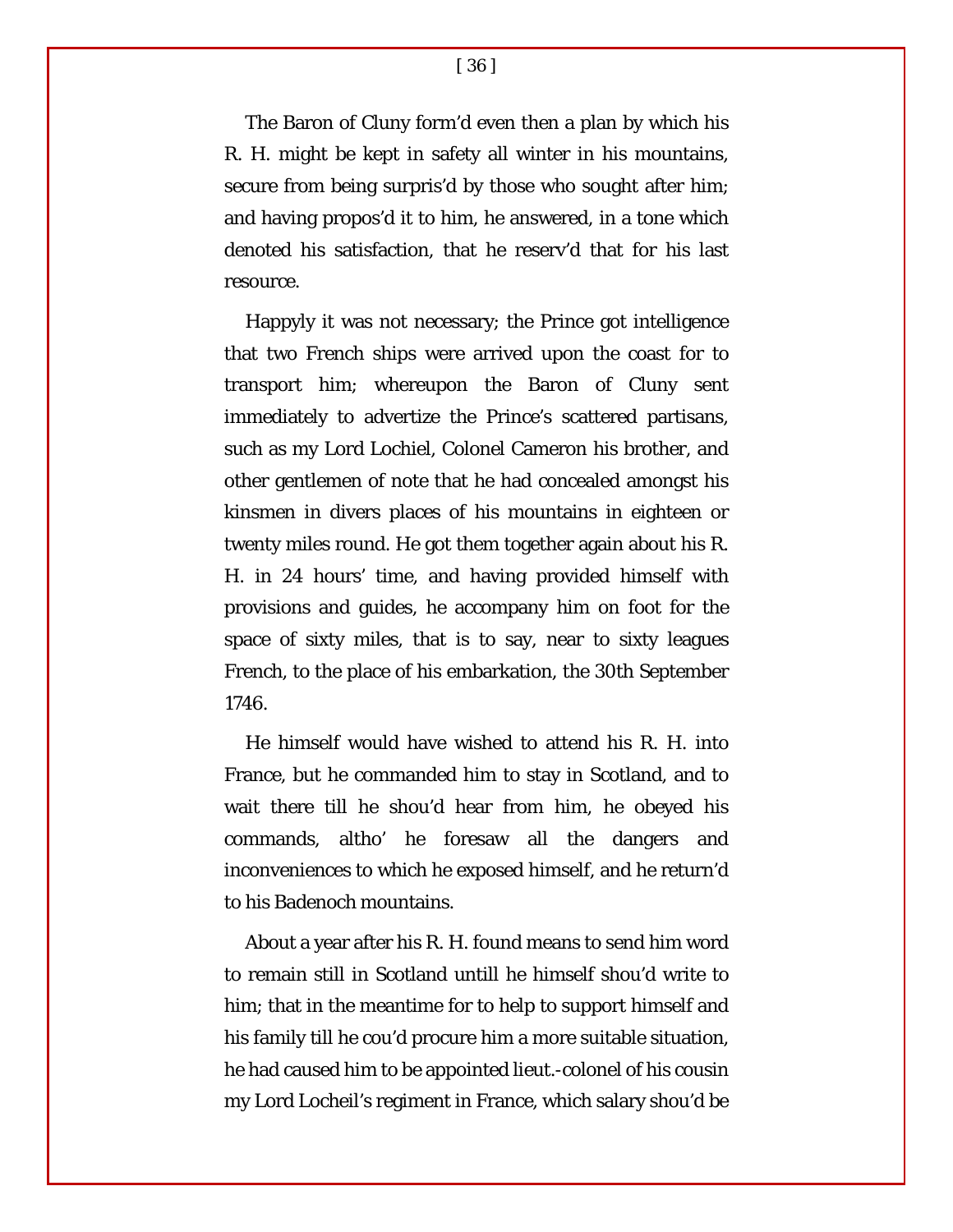punctually payed him.

He remained then exposed, both he and his family, to the most horrid miseries, in perpetual danger of falling into the hands of the troups, of whom there were many detachments night and day in search of him, with positive orders to bring him in dead or alive, and great rewards were promised to any one who shou'd discover the place of his retreat, and at length finding no other means to make themselves easie in regard to him, the ofificiers of the troups caused proposals of accommodation to be conveyed him, which his loyalty made him always reject with disdain.

He lived wandering in the mountains, lying in the woods, in the caves, and in the rocks, amongst the wild beasts, his fellow inhabitants of those savage places, receiving provisions by some of the most affectionate of his own clan, who found means in the night from time to time to steal away from the soldiers to succour; he struggled thus for nine years consecutively, without almost ever setting his foot within a house, without fire in the hard winters in the north of Scotland, not changing his place of refuge but in the night time, and always afoot, it being impossible to conceal a horse in his places of retreat, during which time his wife dayly suffered all sorts of hard usage and reproaches from the troups.

Parhaps it will be thought that this recital is exaggerated; nevertheless, his fellow countrymen, and even his enemies, know that it comes much short of what he really suffered, and the extraordinary accidents that he has escaped in the course of these nine years wou'd be subject for a whole volum. There is perhaps no example to be found of a man who has been able to remain so long in a country in spite of all the means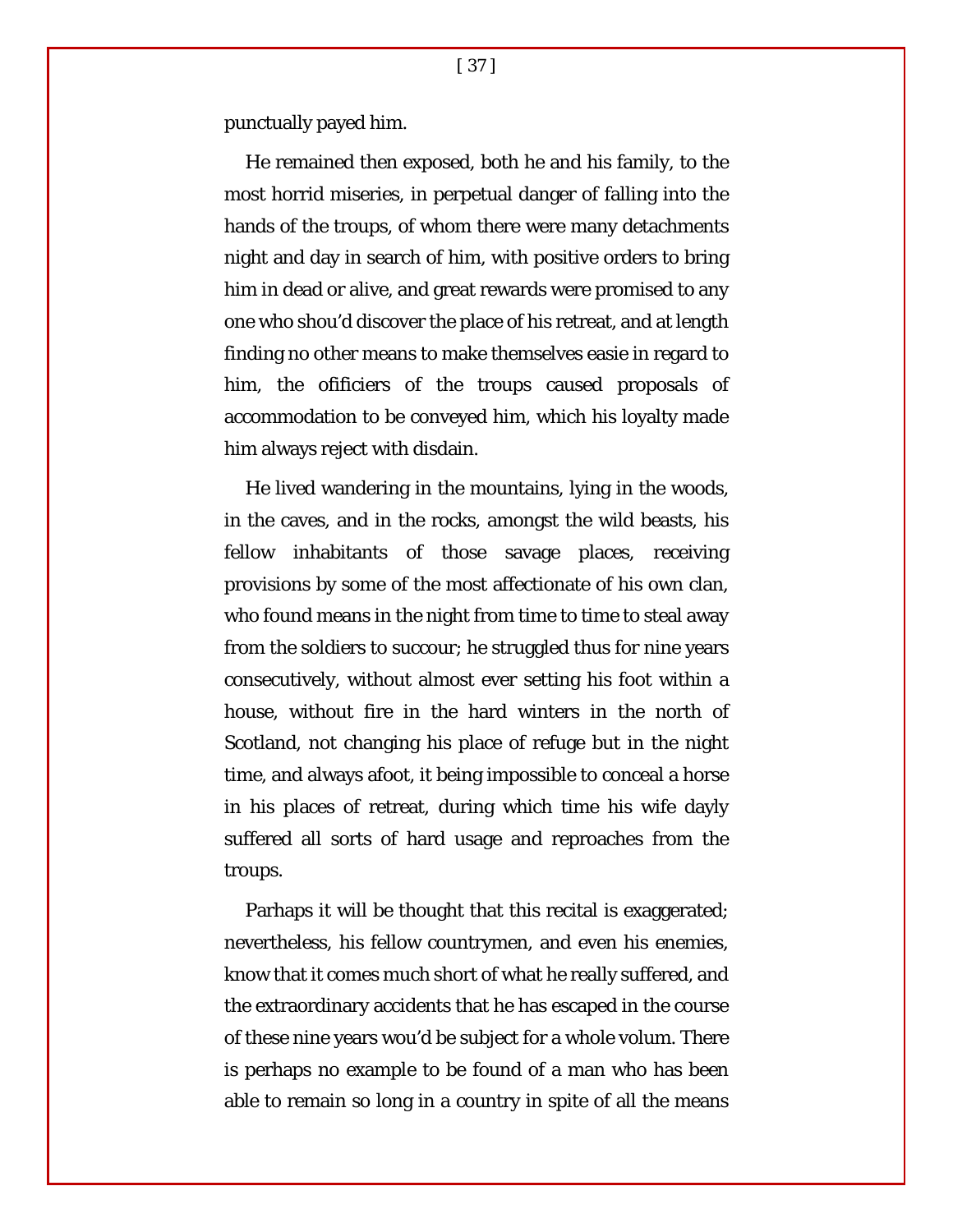that a powerfull and incensed Government cou'd employ for to catch him, and at the same time always in a capacity of rendering important services to his R. H. if the occasion had offered.

In the autumn of 1752, Colonel Archibald Cameron, who was executed at London the year after, and Mr. MacDonell of Lochgarry, now lieut.-colonel of my Lord Ogilvie's regiment, arrived secretely in Scotland, charg'd with particular orders from his R. H., directed positively to the Baron of Cluny, by which he recommended to him over again to remain in Scotland.

At length, in the month of May 1755, he received a letter from his R. H., wherein he signified to him his concern for the dangers and sufferings to which he had expos'd him for so many years, and enjoined him to take all imaginable measures and precautions for to endeavour to escape and get into France; he complyed with his orders; found the means to arrive here in the month of June 1755.

But at his arrivall he found that his long absence had made him lose the small resource that his Royal Highnous bounty had procured for him in this country. The Albany regiment, which was supposed to have been kept on foot both in time of peace and war, by the capitulation granted to my Lord Locheil at Fontainebleau the 30th October 1747, had been reform'd after the death of the said lord; and perhaps his Majesty might have kept it up for his family if the Baron of Cluny, his cousin germain, had not then happened to be absent conform to the Prince's orders, and at the continual peril of his head in Scotland, and consequently at too great a distance, and perhaps unknown to this Court, for to represent their misfortunes and their services. The king, indeed,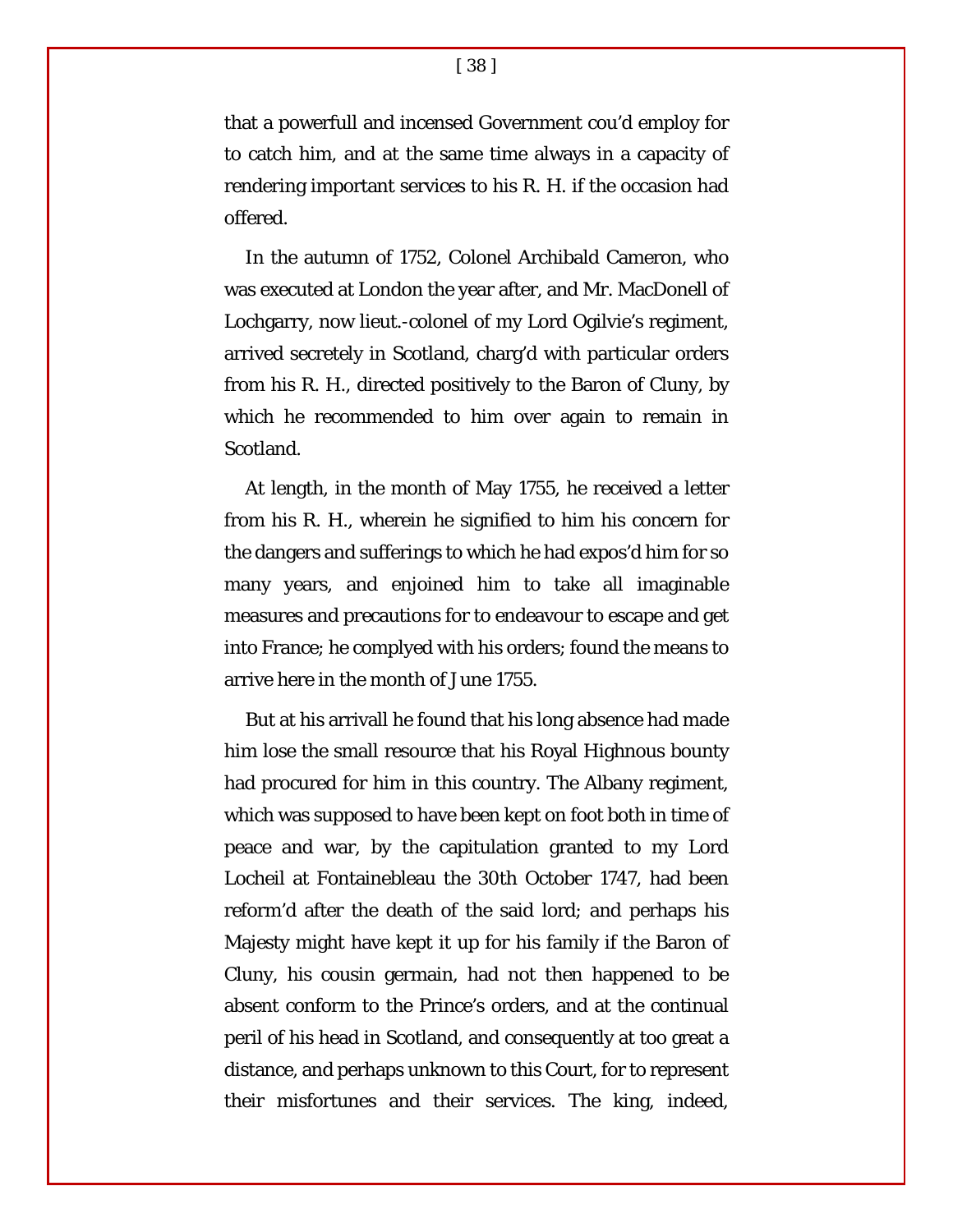granted a pension to my Lady Locheil, and to her children, but nothing to the Baron of Clunie's lady or children, of whom there was no mention made by anybody.

He hoped at least, as his R. H. had assured him, to be entirely clear'd off for the bygones of his appointments as lieut.-colonel à la suite of the Royal Scots. Notwithstanding, and after having followed the Court for nine months, at the end of which all the favour he obtained was a gratification of six thousand livres, the most part of which he could not but have spent beforehand, and that perhaps after what he had lost and what he had suffered he might have expected to receive from the king's bounty, independent of his bygone appointments, what his Majestie had been pleased to grant to almost all those who had served in his R. H. expedition; he therefore flatters himself his Majesty will not despise his singular misfortunes.

He is personally outlawed; and having entirely-lost all the lands and possessions that he had of his ancestors, he has no other resource but in his Majestie's bounty, his salary as lieut.-colonel reform'd being too small and insufficient to subsist him and his family.

The foresaid detachments were continued in the manner formerly mentioned amongst his kinsmen and vassals after the Government knew that the Baron of Cluny was in France, ravaging them with the utmost cruelty and eagerness; being more exasperated against him than any other of his R. H. party, and being bitterly stung that after having dar'd them so very long he has at last been able to escape them. In revenge of which they so inveterately harrass'd and persecuted his wife that she was forced to apply to the most affectionate of her friends, by whose assistance she has found means to get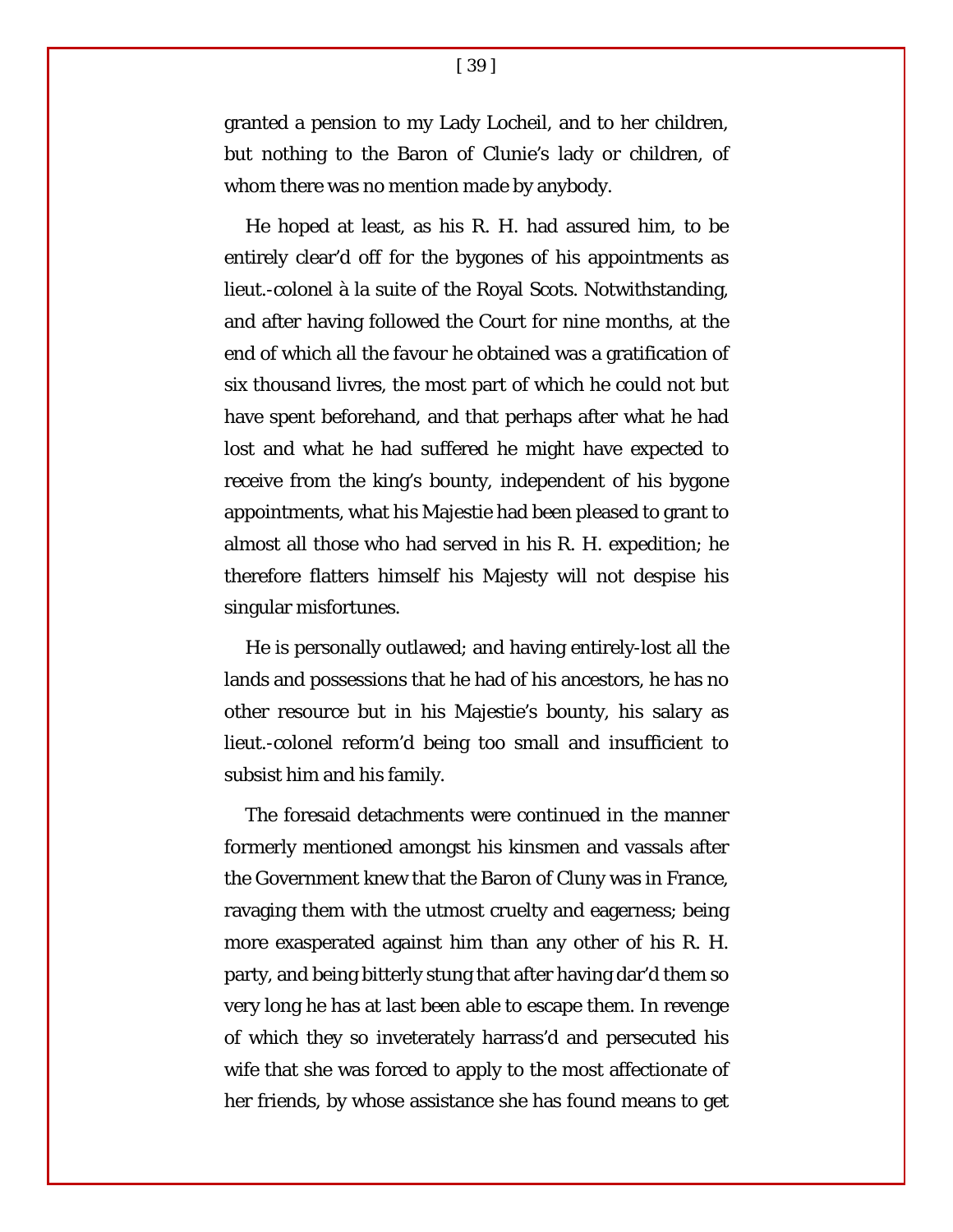out of their hands, and arrived with her family at Dunkerque in May 1757.

She deserves some attention on her own account if there is any granted to the memorie of those who have been martyrs of their loyaltie, she being only daughter to the late Lord Lovat, beheaded in the tower of London in the year 1746. So she is in the singular case of seeing her father's family and her husband's both ruined for one and the same cause; and nobody of her name nor of her clan, no more than of the Baron of Cluny's, have since these sorrowful adventures sued for any favour at his Majestie's hands.